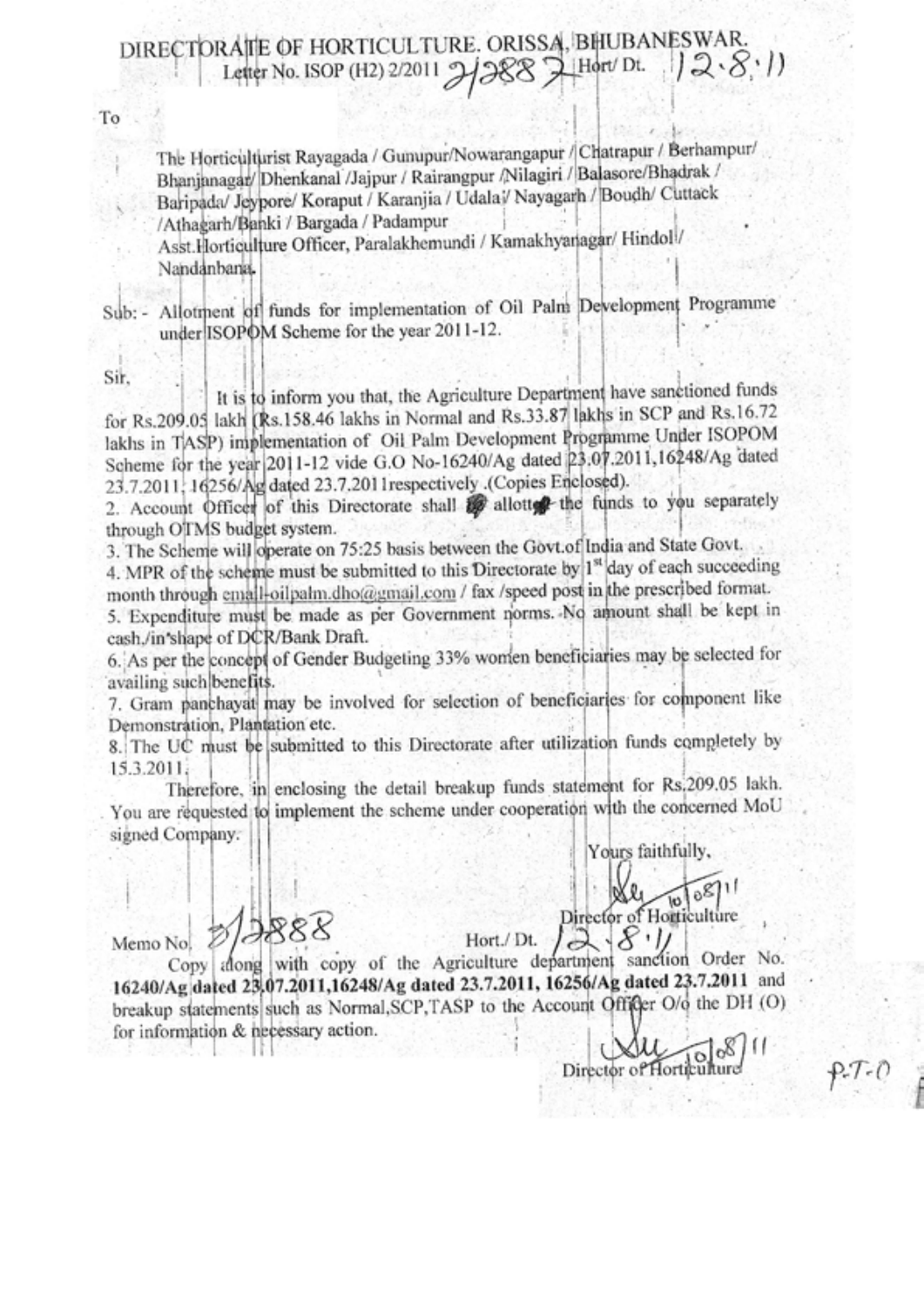Memo No.

 $8.1$ Hort./ Dt.  $\partial$ 

Copy along with copy of the Agriculture department sanction Order No. 16240/Ag dated 23.07.2011,16248/Ag dated 23.7.2011, 16256/Ag dated 23.7.2011 and breakup statements such as Normal, SCP, TASP to the Section Officer-I(Plan Section) O/o the DH (O) for information & necessary action.

Memo..

dated

Copy along with copy of the enclosure forwarded to the DDH Koraput / Berhampur / Cuttack / Dhenkanal / Baripada / Balasore/ Sakhigopal / Phulbani for information and necessary action.

Director of Horticulture

 $1008$ 

Director of Horticulture

 $128.11$ dated.... Memo no.

Copy to Manager, M/s Lakshmi Balaji Oils Pvt Ltd, Karshaka Maharshi Hospital, Main Road, Parvatipuram, Vizianagaram, Andhra Pradesh, email-drdjrao@gmail.com / Godrej Oil Plantation Ltd, Opp- All India Radio Station, Padmanagar, Berhampur, emailbr.rao@godrejagrovet.com / M/s Ruchi Soya industries Ltd. MIG-11, Kalidaspur main Road,  $Opp-$ Suzuki Show room. Haripur(Post), Balaswar, emailsudhansu.mishra96@gmail.com M/s 3f Oilpalm Agrotech Ltd, Station Road, Dhenkanal, erhail-Debi123.2008@rediffmail.com M/s Vaidehi Palm Pvt Ltd., Durga bazaar colony, Dassapalla, Nayagara  $-752084$ , emailinfo@vaidehipalm.com,ashutosh@vaidehipalm.com for information and necessary action.

Director of Horticulture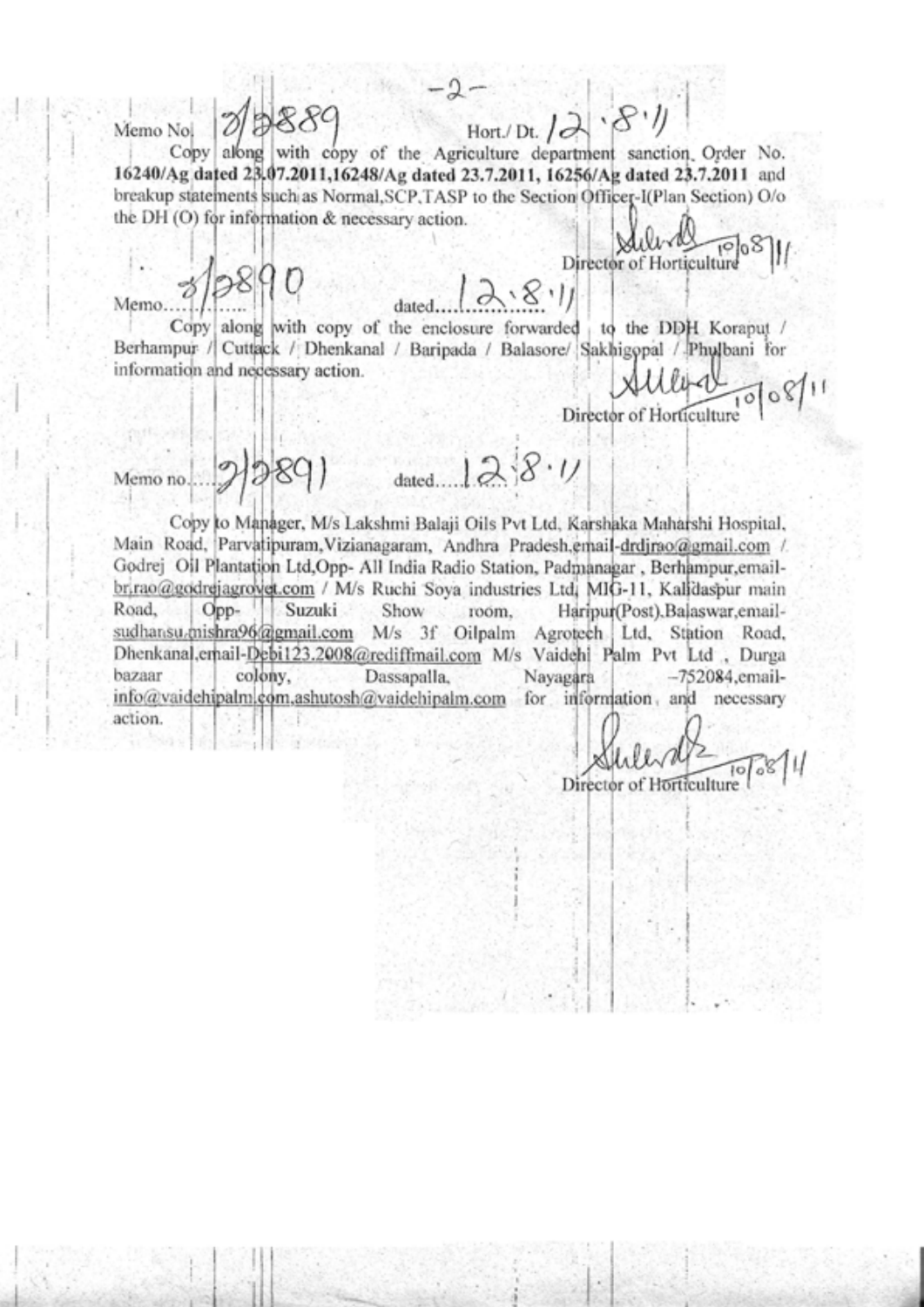| SI               | Name of             | Name of the     | Name of      | 2nd yr Maint  |                  |                                    |                |                          | <b>New Plantation</b>           | 2nd yr maint                |                  | Farmers                  |                  | Exposure        |                | <b>Exposure</b>         |                         | <b>Pu</b> | Contige          | Total     |
|------------------|---------------------|-----------------|--------------|---------------|------------------|------------------------------------|----------------|--------------------------|---------------------------------|-----------------------------|------------------|--------------------------|------------------|-----------------|----------------|-------------------------|-------------------------|-----------|------------------|-----------|
| No.              | the                 | <b>District</b> | Hort/AHO     | @Rs3300/-     |                  |                                    |                |                          | & 1st.                          | @Rs.10000/-                 |                  | training                 |                  | Visit           |                | Visit for               |                         |           | blici ncies /    |           |
|                  | Company             |                 |              |               |                  |                                    |                |                          | yr Maint @Rs410 maintRs.19200/- |                             |                  |                          | @Rs.1500         | @Rs.5000/       |                | <b>Officials</b>        |                         | ty        | Mobility         |           |
|                  |                     |                 |              |               |                  | 2008-09Plantation                  |                |                          | 2011-12 Plant                   | 2010-11 Plant               |                  | $0$ - per                |                  | per person      |                |                         |                         |           | & Ext.           |           |
|                  |                     |                 |              |               |                  |                                    |                |                          |                                 |                             |                  | training                 |                  |                 |                |                         |                         |           |                  |           |
|                  |                     |                 |              |               |                  |                                    |                |                          |                                 |                             |                  |                          |                  |                 |                |                         |                         |           |                  |           |
|                  |                     |                 |              | 2010-11 Plant |                  |                                    |                |                          |                                 |                             |                  |                          |                  |                 |                |                         |                         |           |                  |           |
|                  |                     |                 |              |               |                  | Phy in hFin in RPhy in hafin in Rs |                |                          |                                 | Phy in ha Fin in Rs Nos Fin |                  |                          |                  | <b>Nos</b>      | Fin            | Nos Fin                 |                         | Fin       | Fin              | Fin in Rs |
|                  |                     | Nawarangap      | Nawarangpur  |               | $\Omega$         |                                    | 0              |                          | 0.768                           |                             | $\Omega$         |                          | 0.6              | 10              | 0.5            |                         |                         |           | 0.2              | 2.068     |
|                  | M/s                 | ur              | Total        |               | $\overline{0}$   |                                    | $\overline{0}$ | $\boldsymbol{\Delta}$    | 0.768                           |                             | $\mathbf 0$      | Δ                        | 0.6              | 10              | 0.5            | $\overline{\mathsf{o}}$ | $\overline{0}$          | $\Omega$  | $\overline{0.2}$ | 2.068     |
| $\overline{1}$   | Lakshmi             |                 | Koraput      | $\Omega$      | $\Omega$         |                                    | $\overline{0}$ | 4                        | 0.768                           | 4                           | 0.4              |                          | $\mathbf 0$      | 10              | 0.5            |                         |                         |           | 0.2              | 1.468     |
| $\overline{2}$   | <b>Balaji Oils</b>  | Koraput         | Jeypore      | 300           | 9.9              |                                    | $\Omega$       | $\overline{\mathcal{A}}$ | 0.768                           | $\Delta$                    | 0.4              | 4                        | 0.6              | $\overline{10}$ | 0.5            |                         |                         |           | 0.2              | 11.968    |
|                  | Pvt. Ltd.,          |                 | Total        | 300           | 9.9              | $\Omega$                           | $\Omega$       | 8 <sup>1</sup>           | 1.536                           | 8                           | 0.8              | 4                        | 0.6              | $\overline{20}$ | 1              | $\Omega$                | $\Omega$                |           | 0.4              | 13.436    |
| 3                | Rayagada            |                 | Rayagada     | 300           | 9.9              | 100                                | 4.1            | $\overline{2}$           | 0.384                           | 6 <sup>1</sup>              | 0.6              | $\overline{2}$           | 0.3              | 10              | 0.5            |                         |                         |           | 0.2              | 15.384    |
| $\overline{4}$   |                     | Rayagada        | Gunupur      | 400           | 13.2             | 138                                | 5.658          | $\overline{2}$           | 0.384                           | $6 \mid$                    | 0.6              | $\overline{2}$           | 0.3              | $\overline{10}$ | 0.5            |                         |                         |           | 0.3              | 20.342    |
|                  |                     |                 | Total        | 700           | 23.1             | 238                                | 9.758          | 4                        | 0.768                           | $\overline{12}$             | 1.2              | 4                        | 0.6              | 20              | $\mathbf{1}$   | $\mathbf 0$             | $\mathbf 0$             |           | 0.5              | 35.726    |
|                  | <b>Total Target</b> |                 |              | 1000          | 33               | 238                                | 9.758          | $\overline{16}$          | 3.072                           | 20                          | $\overline{2}$   | 12                       | 1.8              | 50              | 2.5            | $\overline{\mathsf{o}}$ | $\overline{\mathsf{o}}$ |           | 1.1              | 51.23     |
|                  |                     |                 | Bargada      |               | $\overline{0}$   |                                    | $\Omega$       | 3                        | 0.576                           |                             | $\Omega$         | 4                        | 0.6              | $\overline{10}$ | 0.5            |                         |                         |           | 0.2              | 1.876     |
|                  | M/s                 | Bargada         | Padampur     |               | $\overline{0}$   |                                    | $\Omega$       | $\overline{3}$           | 0.576                           |                             | $\Omega$         | 4                        | 0.6              | 10              | 0.5            |                         |                         |           | $\overline{0.2}$ | 1.876     |
|                  | Godrej Oil          |                 | Total        | $\Omega$      | $\overline{0}$   | $\Omega$                           | $\Omega$       | $6 \mid$                 | 1.152                           |                             |                  | 8                        | 1.2              | $\overline{20}$ | $\mathbf 1$    | $\Omega$                | $\overline{0}$          |           | 0.4              | 3.752     |
| 5                | Plantation          |                 | Berhampur    | 150           | 4.95             | 42.4                               | 1.7384         | 5 <sub>1</sub>           | 0.96                            | 5                           | 0.5              | 4                        | 0.6              | $\overline{10}$ | 0.5            |                         |                         |           | 0.2              | 8.9484    |
| 6                | $Ltd.$ ,            | Ganjam          | Chhatrapur   | 150           | 4.95             | 143.29                             | 5.8749         | 5 <sub>l</sub>           | 0.96                            | 5                           | 0.5              | $\overline{4}$           | 0.6              | 10              | 0.5            |                         |                         |           | $\overline{0.2}$ | 13.08489  |
| $\overline{7}$   | Berhampu            |                 | Bhanjanagar  | 200           | 6.6              | 196.91                             | 8.0733         | 5 <sup>1</sup>           | 0.96                            | $\overline{5}$              | 0.5              | $\overline{4}$           | 0.6              | 10              | 0.5            |                         |                         |           | 0.2              | 16.93331  |
|                  |                     |                 | Total        | 500           | 16.5             | 382.6                              | 15.69          | 15                       | 2.88                            | 15                          | 1.5              | 12                       | 1.8              | 30              | 1.5            | $\mathbf 0$             | $\Omega$                |           | 0.6              | 38.9666   |
| 8                |                     | Gajapati        | AHO.Pkd      | 100           | $\overline{3.3}$ | 17.4                               | 0.7134         | $\overline{5}$           | 0.96                            | 5 <sup>1</sup>              | 0.5              | 4                        | 0.6              | 10              | 0.5            |                         |                         |           | 0.2              | 6.2734    |
|                  |                     |                 | Total        | 100           | 3.3              | 17.4                               | 0.713          | $\overline{5}$           | 0.96                            | 5 <sup>5</sup>              | 0.5              | $\overline{\mathbf{A}}$  | 0.6              | 10              | 0.5            | $\mathbf 0$             | $\mathbf 0$             |           | $\overline{0.2}$ | 6.2734    |
|                  | <b>Total Target</b> |                 |              | 600           | 19.8             | 400                                | 16.4           | 26                       | 4.992                           | 20                          | $\overline{2}$   | $\overline{24}$          | 3.6              | 60              | 3              | $\Omega$                | $\Omega$                |           | $\overline{1.2}$ | 48.992    |
| $\boldsymbol{9}$ |                     |                 | Dhenkanal    | 150           | 4.95             | 100                                | 4.1            | 5 <sup>1</sup>           | 0.96                            | $\overline{5}$              | $\overline{0.5}$ | $\overline{\mathcal{A}}$ | 0.6              | 5               | 0.25           |                         |                         |           | $\overline{0.2}$ | 11.06     |
| 10               |                     | Dhenkanal       | AHO.K.nagar  | 150           | 4.95             | 30                                 | 1.23           | 5 <sup>1</sup>           | 0.96                            | 5                           | 0.5              | $\overline{\mathcal{A}}$ | 0.6              | 5               | 0.25           |                         |                         |           | 0.2              | 8.19      |
| $\overline{11}$  | M/s Food            |                 | AHO.Hindol   | 100           | $\overline{3.3}$ |                                    | $\overline{0}$ | 5 <sub>l</sub>           | 0.96                            | 5 <sup>1</sup>              | $\overline{0.5}$ | 3                        | 0.45             | $\overline{5}$  | 0.25           |                         |                         |           | $\overline{0.1}$ | 5.06      |
|                  | Fat &               |                 | Total        | 400           | 13.2             | 130                                | 5.33           | 15                       | 2.88                            | 15                          | 1.5              | $\overline{11}$          | 1.65             | $\overline{15}$ | 0.75           | $\Omega$                | $\Omega$                |           | 0.5              | 24.31     |
|                  | Fertilizers         |                 | Cuttack      |               | $\overline{0}$   |                                    | $\Omega$       | $\overline{2}$           | 0.384                           |                             | $\mathbf 0$      | $\mathbf{3}$             | 0.45             | 5               | 0.25           |                         |                         |           | 0.2              | 1.284     |
|                  | Ltd., Dhen          | Cuttack         | Athagarh     |               | $\overline{0}$   |                                    | $\overline{0}$ | $\overline{2}$           | 0.384                           |                             | $\overline{0}$   | $\overline{3}$           | 0.45             | $\overline{5}$  | 0.25           |                         |                         |           | 0.2              | 1.284     |
|                  | kanal               |                 | <b>Banki</b> |               | $\overline{0}$   |                                    | $\overline{0}$ | $\overline{2}$           | 0.384                           |                             | $\Omega$         | 3                        | 0.45             | $\overline{5}$  | 0.25           |                         |                         |           | 0.2              | 1.284     |
|                  |                     |                 | Total        |               | $\overline{0}$   |                                    | $\Omega$       | $6 \mid$                 | 1.152                           | $\Omega$                    | $\overline{0}$   | $\overline{9}$           | 1.35             | $\overline{15}$ | 0.75           | $\Omega$                | $\mathbf 0$             |           | 0.6              | 3.852     |
| 12               |                     | Jajpur          | Jajpur       | 200           | 6.6              | $\overline{70}$                    | 2.87           | $\vert$ 3                | 0.576                           | 5                           | 0.5              | Δ                        | 0.6              | 10              | 0.5            |                         |                         |           | $\overline{0.2}$ | 11.346    |
|                  |                     |                 | Total        | 200           | 6.6              | $\overline{70}$                    | 2.87           | $\mathbf{3}$             | 0.576                           | 5 <sub>l</sub>              | 0.5              | 4                        | 0.6              | 10              | 0.5            | $\mathbf 0$             | $\mathbf 0$             |           | 0.2              | 11.346    |
|                  | <b>Total Target</b> |                 |              | 600           | 19.8             | 200                                | 8.2            | $\overline{24}$          | 4.608                           | 20                          | $\overline{2}$   | $\overline{24}$          | $\overline{3.6}$ | 40              | $\overline{2}$ | $\overline{0}$          | $\Omega$                |           | 1.3              | 39.508    |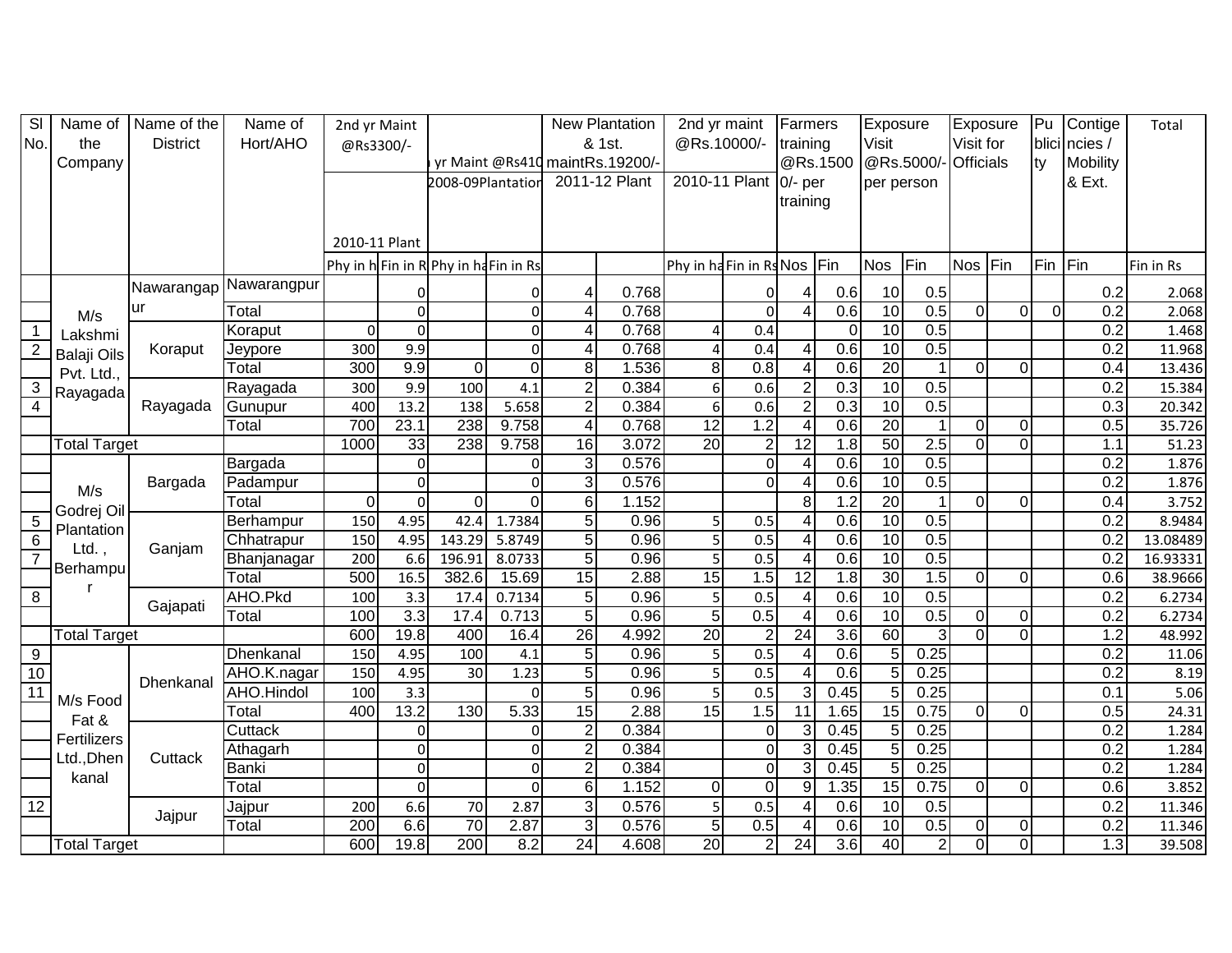| 13              |                     |                   | Baripada        | 100  | 3.3  |     | 0     |                        | 0.768 | 51              | 0.5             | 4              | 0.6 | 10              | 0.5            |          |    |   | 0.2  | 5.368   |
|-----------------|---------------------|-------------------|-----------------|------|------|-----|-------|------------------------|-------|-----------------|-----------------|----------------|-----|-----------------|----------------|----------|----|---|------|---------|
| 14              |                     |                   | Rairangpur      | 100  | 3.3  |     | 0     |                        | 0.768 | 51              | 0.5             |                | 0.6 | 10              | 0.5            |          |    |   | 0.2  | 5.368   |
| 15              | M/s Ruchi           | Mayurbhanja Udala |                 | 100  | 3.3  |     | 0     |                        | 0.768 |                 | 0.5             |                | 0.6 | 10 <sup>1</sup> | 0.5            |          |    |   | 0.2  | 5.368   |
| 16              | Soya                |                   | Karanjia        | 100  | 3.3  |     | 0     |                        | 0.768 |                 | 0.5             |                | 0.6 | 10              | 0.5            |          |    |   | 0.2  | 5.368   |
|                 | Industries          |                   | Гоtal           | 400  | 13.2 |     | Οl    | 16                     | 3.072 | 20              | C               | 16             | 2.4 | 40              | $\overline{2}$ | Οl       | Οl |   | 0.8  | 21.472  |
|                 | Ltd.,               | <b>Bhadrak</b>    | <b>Bhadrak</b>  |      |      |     | 0     | 31                     | 0.576 |                 | ΩI              |                | 0.6 | 10 <sub>1</sub> | 0.5            |          |    |   | 0.2  | 1.876   |
|                 | <b>Balasore</b>     |                   | Total           |      | ΩI   |     | 0     | 31                     | 0.576 | Οl              | ΩI              |                | 0.6 | 10              | 0.5            | $\Omega$ | 0I |   | 0.2  | 1.876   |
| 17              |                     |                   | <b>Balasore</b> | 100  | 3.3  |     | 0     | $\mathsf{2}\mathsf{l}$ | 0.384 | 61              | 0.6             |                | 0.6 | 10              | 0.5            |          |    |   | 0.2  | 4.984   |
| 18              |                     | Balasore          | Nilagiri        | 100  | 3.3  |     | 0     | 21                     | 0.384 |                 | 0.4             |                | 0.6 | 10 <sup>1</sup> | 0.5            |          |    |   | 0.2  | 4.984   |
|                 |                     |                   | Total           | 200  | 6.6  | 01  | 0     |                        | 0.768 | 10 <sub>1</sub> |                 | 8              | .2  | 20              |                | Οl       | 0I |   | 0.4  | 9.968   |
|                 | <b>Total Target</b> |                   |                 | 600  | 19.8 | ΩI  | Οl    | 23                     | 4.416 | 30              | 3 <sub>l</sub>  | 28             | 4.2 | 70              | 3.5            | Οl       | 0I |   | 4. ا | 33.316  |
| 5               |                     |                   | Nayagarh        | 100  | 3.3  |     | 0     | 51                     | 0.96  | 51              | 0.5             |                | 0.6 | 10 <sup>1</sup> | 0.5            |          |    |   | 0.2  | 5.56    |
| 19              | Vaidei              | Nayagarh          | Nandanban       |      |      |     | 0     | 3I                     | 0.576 |                 | ΩI              |                | 0.6 | 10 <sub>1</sub> | 0.5            |          |    |   | 0.2  | 1.876   |
| 20 <sub>1</sub> | proprities          |                   | Гоtal           | 100  | 3.3  | ΩI  | 0     | 8 <sup>1</sup>         | .536  | 51              | 0.5             | 8 <sup>1</sup> | .2  | 20              |                | Οl       | ΩI |   | 0.4  | 7.436   |
|                 | ltd                 | <b>Boudh</b>      | <b>Boudh</b>    | 100  | 3.3  |     | 0     | 31                     | 0.576 |                 | 0.5             |                | 0.6 | 10 <sub>1</sub> | 0.5            |          |    |   | 0.2  | 5.176   |
| 21              |                     |                   | Total           | 100  | 3.3  | 01  | 0     | 31                     | 0.576 | 51              | 0.5             |                | 0.6 | 10 <sub>1</sub> | 0.5            | Οl       | ΟI |   | 0.2  | 5.176   |
|                 | <b>Total Target</b> |                   |                 | 200  | 6.6  | 01  | Οl    |                        | 2.112 | 10 <sub>1</sub> |                 | 12             | .8  | 30 <sub>l</sub> | .5             |          |    |   | 0.6  | 12.612  |
|                 | Estt.Office         |                   |                 |      |      |     |       |                        |       |                 |                 |                |     |                 |                |          |    |   |      |         |
| $22$ r          |                     | DH(O)             |                 |      |      |     | 0     |                        | 0     |                 | ΩI              |                |     |                 | $\Omega$       |          | 61 | 3 | 4.4  | 13.4    |
|                 |                     |                   | G.Total         | 3000 | 99   | 838 | 34.36 | 100                    | 19.2  | 100             | 10 <sup>1</sup> | 100            | 15  | 250             | 12.5           | Οl       | 61 |   | 10I  | 199.058 |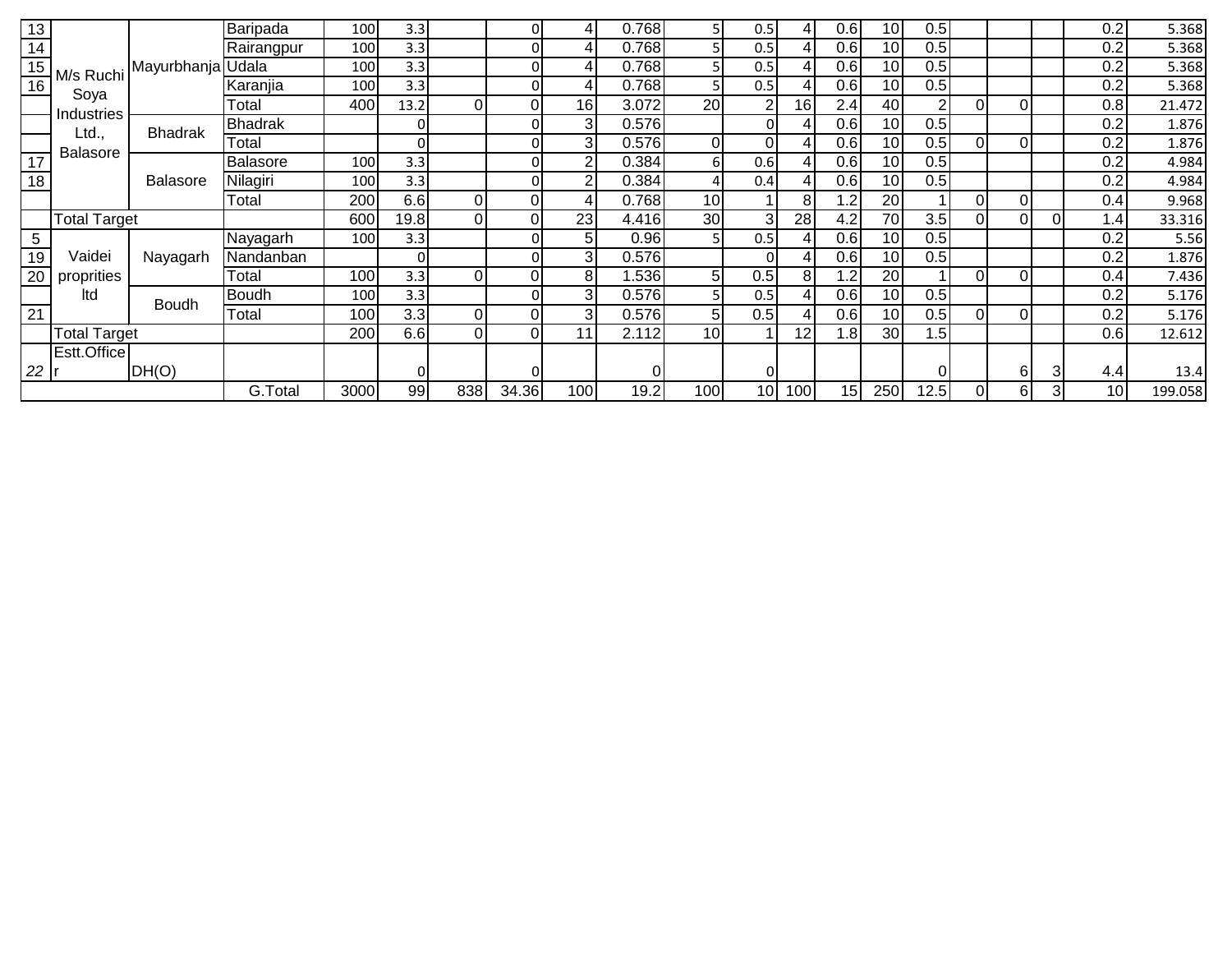| SI No.         | Name of the                | Name of         | Name of         |                        |                  | Maintenance Under OPDP |             |                     |             |
|----------------|----------------------------|-----------------|-----------------|------------------------|------------------|------------------------|-------------|---------------------|-------------|
|                | Company                    | the District    | Hort/AHO        | 2nd yr Maint           |                  | 4th yr Maint           |             |                     |             |
|                |                            |                 |                 | @Rs3300/-              |                  | @Rs4100/-              |             | Total               |             |
|                |                            |                 |                 | 2010-11                |                  | 2008-09 Plantation     |             |                     |             |
|                |                            |                 |                 | <b>Plantation Prog</b> |                  | Prog                   |             |                     |             |
|                |                            |                 |                 |                        | Fin in           |                        |             |                     |             |
|                |                            |                 |                 | Phy in ha Rs           |                  | Phy in ha              | Fin in Rs   | Phy in ha Fin in Rs |             |
|                |                            | Nawaranga       | Nawarangpur     |                        | 0                |                        | 0           | 0                   |             |
|                |                            | pur             | <b>Total</b>    |                        | 0                |                        | 0           | 0                   | 0           |
| 1              | M/s Lakshmi                |                 | Koraput         | 0                      | 0                |                        | $\mathbf 0$ | 0                   | 0           |
| $\overline{2}$ | <b>Balaji Oils</b>         | Koraput         | Jeypore         | 300                    | 9.9              |                        | 0           | 300                 | 9.9         |
|                | Pvt. Ltd.,                 |                 | <b>Total</b>    | 300                    | 9.9              | 0                      | $\mathbf 0$ | 300                 | 9.9         |
| 3              | Rayagada                   |                 | Rayagada        | 300                    | 9.9              | 100                    | 4.1         | 400                 | 14          |
| $\overline{4}$ |                            | Rayagada        | Gunupur         | 400                    | 13.2             | 138                    | 5.658       | 538                 | 18.858      |
|                |                            |                 | <b>Total</b>    | 700                    | 23.1             | 238                    | 9.758       | 938                 | 32.858      |
|                | <b>Total Target</b>        |                 |                 | 1000                   | 33               | 238                    | 9.758       | 1238                | 42.758      |
|                |                            |                 | Bargada         |                        | 0                |                        | 0           | 0                   |             |
|                |                            | Bargada         | Padampur        |                        | 0                |                        | 0           | 0                   | 0           |
|                |                            |                 | <b>Total</b>    | $\mathbf{0}$           | 0                | 0                      | $\mathbf 0$ | 0                   |             |
| 5              | M/s Godrej                 |                 | Berhampur       | 150                    | 4.95             | 42.4                   | 1.7384      | 192.4               | 6.6884      |
| 6              | Oil Plantation<br>$Ltd.$ , |                 | Chhatrapur      | 150                    | 4.95             | 143.29                 | 5.87489     | 293.29              | 10.8249     |
| $\overline{7}$ | Berhampur                  | Ganjam          | Bhanjanagar     | 200                    | 6.6              | 196.91                 | 8.07331     | 396.91              | 14.6733     |
|                |                            |                 | <b>Total</b>    | 500                    | 16.5             | 382.6                  | 15.6866     | 882.6               | 32.1866     |
| 8              |                            | Gajapati        | Pkd             | 100                    | 3.3              | 17.4                   | 0.7134      | 117.4               | 4.0134      |
|                |                            |                 | <b>Total</b>    | 100                    | 3.3              | 17.4                   | 0.7134      | 117.4               | 4.0134      |
|                | <b>Total Target</b>        |                 |                 | 600                    | 19.8             | 400                    | 16.4        | 1000                | 36.2        |
| 9              |                            |                 | Dhenkanal       | 150                    | 4.95             | 100                    | 4.1         | 250                 | 9.05        |
| 10             |                            | Dhenkanal       | K.nagar         | 150                    | 4.95             | 30                     | 1.23        | 180                 | 6.18        |
| 11             |                            |                 | Hindol          | 100                    | 3.3              |                        | 0           | 100                 | 3.3         |
|                | M/s Food Fat               |                 | <b>Total</b>    | 400                    | 13.2             | 130                    | 5.33        | 530                 | 18.53       |
|                | & Fertilizers              |                 | Cuttack         |                        | $\pmb{0}$        |                        | $\pmb{0}$   | $\overline{0}$      | $\pmb{0}$   |
|                | Ltd., Dhenkan              | Cuttack         | Athagarh        |                        | $\boldsymbol{0}$ |                        | $\mathbf 0$ | $\overline{0}$      | $\pmb{0}$   |
|                | al                         |                 | Banki           |                        | $\pmb{0}$        |                        | $\mathbf 0$ | 0                   | $\pmb{0}$   |
|                |                            |                 | <b>Total</b>    |                        | 0                |                        | $\mathbf 0$ | 0                   | $\pmb{0}$   |
| 12             |                            | Jajpur          | Jajpur          | 200                    | 6.6              | 70                     | 2.87        | 270                 | 9.47        |
|                |                            |                 | <b>Total</b>    | 200                    | 6.6              | 70                     | 2.87        | 270                 | 9.47        |
|                | <b>Total Target</b>        |                 |                 | 600                    | 19.8             | 200                    | 8.2         | 800                 | 28          |
| 13             |                            |                 | Baripada        | 100                    | 3.3              |                        | 0           | 100                 | 3.3         |
| 14             |                            | Mayurbhanj<br>a | Rairangpur      | 100                    | 3.3              |                        | $\mathbf 0$ | 100                 | 3.3         |
| 15             |                            |                 | Udala           | 100                    | 3.3              |                        | $\mathbf 0$ | 100                 | 3.3         |
| 16             | M/s Ruchi                  |                 | Karanjia        | 100                    | 3.3              |                        | $\mathbf 0$ | 100                 | 3.3         |
|                | Soya                       |                 | <b>Total</b>    | 400                    | 13.2             | 0                      | $\mathbf 0$ | 400                 | 13.2        |
|                | Industries                 | <b>Bhadrak</b>  | <b>Bhadrak</b>  |                        | 0                |                        | $\pmb{0}$   | 0                   | 0           |
|                | Ltd., Balasore             |                 | <b>Total</b>    |                        | $\boldsymbol{0}$ |                        | $\mathbf 0$ | $\overline{0}$      | $\mathbf 0$ |
| 17             |                            |                 | <b>Balasore</b> | 100                    | 3.3              |                        | $\mathbf 0$ | 100                 | 3.3         |
| 18             |                            | Balasore        | Nilagiri        | 100                    | 3.3              |                        | $\mathbf 0$ | 100                 | 3.3         |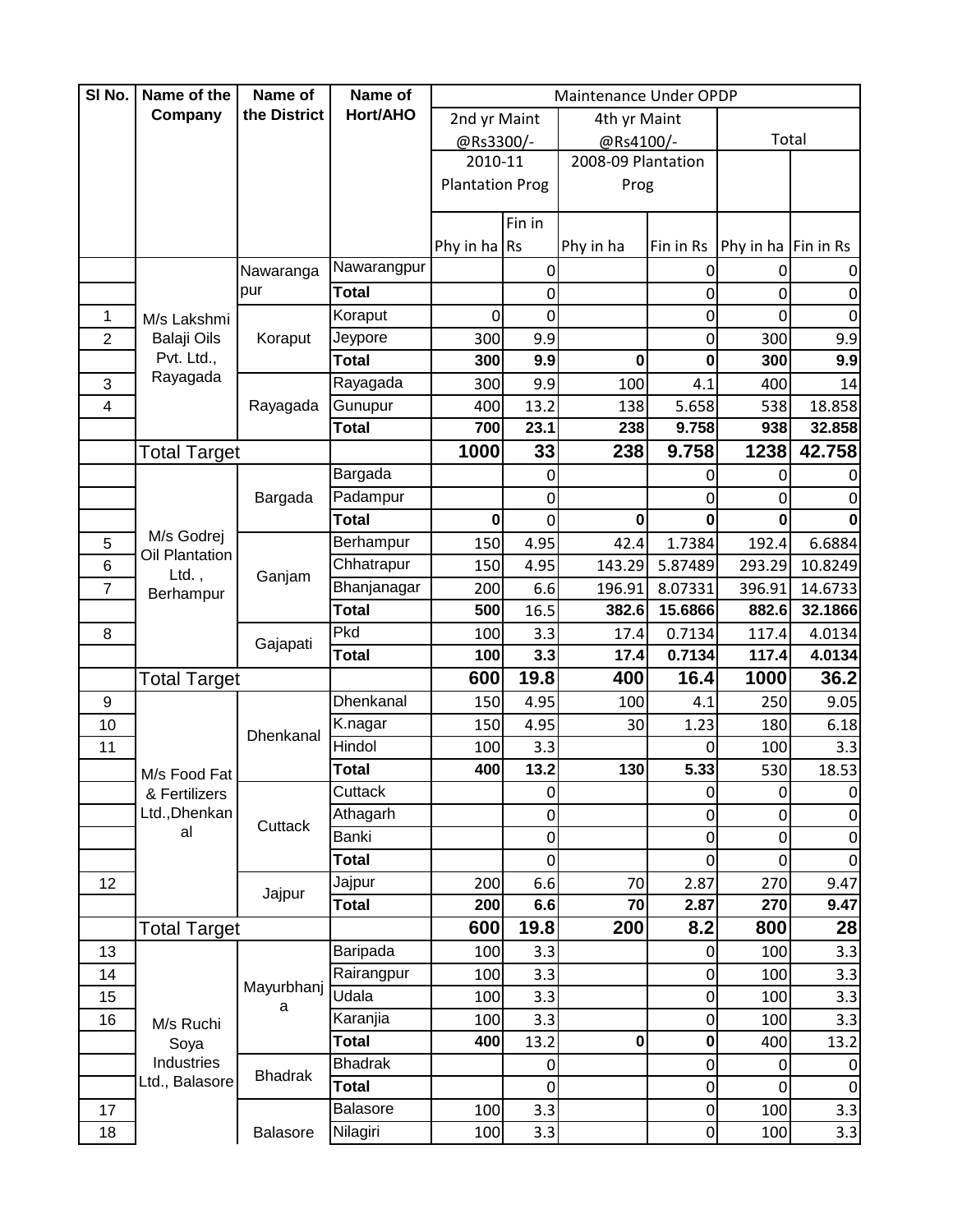|    |                          |              | <b>Total</b>   | 200  | 6.6  | O   |        | 200        | 6.6            |
|----|--------------------------|--------------|----------------|------|------|-----|--------|------------|----------------|
|    | <b>Total Target</b>      |              |                | 600  | 19.8 |     | 0      | 600        | 19.8           |
| 5  |                          |              | Nayagarh       | 100  | 3.3  |     |        | 100        | 3.3            |
| 19 |                          | Nayagarh     | Nandanban      |      |      |     |        |            | $\overline{0}$ |
| 20 | Vaidei<br>proprities Itd |              | Total          | 100  | 3.3  |     |        | 100        | 3.3            |
|    |                          | <b>Boudh</b> | <b>Boudh</b>   | 100  | 3.3  |     |        | 100        | 3.3            |
| 21 |                          |              | Total          | 100  | 3.3  | N   |        | <b>100</b> | 3.3            |
|    | <b>Total Target</b>      |              |                | 200  | 6.6  |     | 0      | 200        | 6.6            |
| 22 | Estt.Officer             | DH(O)        |                |      |      |     |        |            | 0              |
|    |                          |              | <b>G.Total</b> | 3000 | 99   | 838 | 34.358 | 3838       | 133.358        |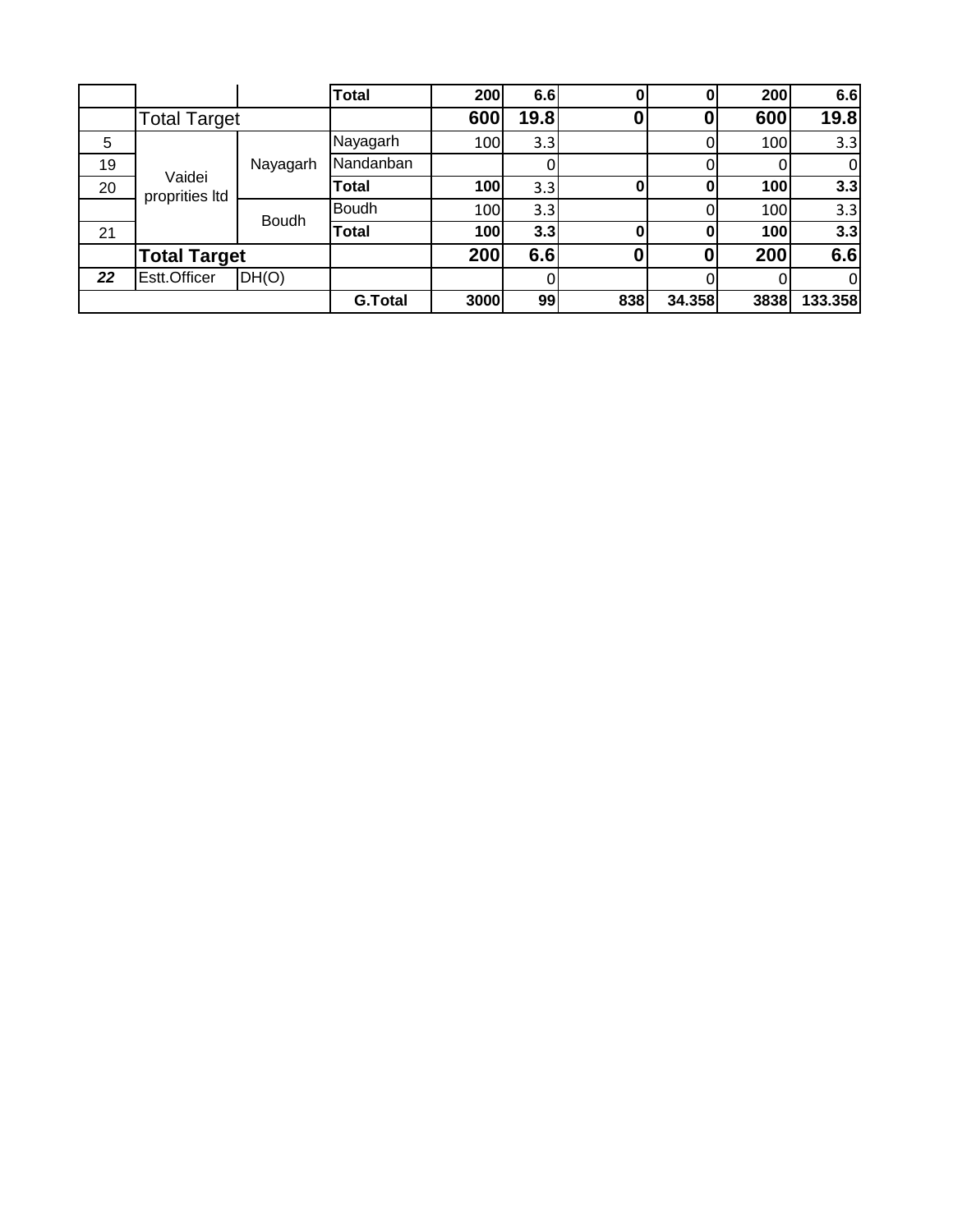Sub Scheme Normal

|              |           | (CS119.6 | Vide Govt                                                                                     |            |      |
|--------------|-----------|----------|-----------------------------------------------------------------------------------------------|------------|------|
|              | Rs.158.46 | 0+SS38.8 | Order No-                                                                                     | Date 23.7. |      |
| <b>Funds</b> | lakhs/-   | 6)       | 16240/Ag                                                                                      |            | 2011 |
|              |           |          | Demand No- 23-2407-Crop Husbandary-Centrally Sponsored Plan Scheme-Dist.Sector-108-Commercial |            |      |

crop-1867-Integrated Scheme on Oilseed, Pulses, Oilpalm and Maize(Oilpalm)-20002-Other

Rs. In Lakhs

| SI                      | Name of                       | Name of      | Name of      |              |                            | Maintenance |                           |                          | Demonstration              |                |                             | Farmers         |           | Exposure        |                                   |          | Exposur                     | Publi       | Contigenc                   | Total     |
|-------------------------|-------------------------------|--------------|--------------|--------------|----------------------------|-------------|---------------------------|--------------------------|----------------------------|----------------|-----------------------------|-----------------|-----------|-----------------|-----------------------------------|----------|-----------------------------|-------------|-----------------------------|-----------|
| No.                     | the<br>Company                | the District | Hort/AHO     |              | 2rd vr Maint<br>@Rs3300/-  |             | 4th vr Maint<br>@Rs4100/- |                          | New plantation<br>& 1st yr |                | 2nd yr<br>maint<br>@Rs.1000 | training<br>per | @Rs.15000 | Visit           | @Rs.5000/-Officials<br>per person |          | e Visit for city<br>@Rs.1.5 |             | ies /<br>Mobility &<br>Ext. |           |
|                         |                               |              |              |              |                            |             |                           |                          | maint@Rs.1920<br>0/-per ha |                | $0$ /- per ha               | training        |           |                 |                                   | person   | laks per                    |             |                             |           |
|                         |                               |              |              | ha           | 2010-11 Plant<br>Fin in Rs | ha          | 09Plantation<br>Fin in Rs | in ha                    | Fin                        | in ha $ Rs$    | Plant                       | <b>Nos</b>      | Fin       | Nos Fin         |                                   |          | Nos Fin                     | Fin         | Fin                         | Fin in Rs |
| $\overline{\mathbf{1}}$ |                               | Nawaranga    | Nawarangpur  | 0            | 0                          | 0           |                           | 2                        | 0.384                      | $\overline{0}$ | $\Omega$                    | 3               | 0.45      | 9               | 0.45                              |          |                             |             | 0.05                        | 1.334     |
|                         |                               | pur          | Total        | $\mathbf{0}$ | $\mathbf{0}$               | 0           |                           |                          | 0.384                      | $\mathbf{0}$   | $\Omega$                    |                 | 0.45      | 9               | 0.45                              |          |                             |             | 0.05                        | 1.334     |
| 2                       | M/s                           |              | Koraput      | $\Omega$     | $\Omega$                   | 0           |                           | $\Omega$                 | 0                          | $\Omega$       | $\Omega$                    |                 |           | $\mathbf 0$     |                                   |          |                             |             | 0                           | 0         |
| 3                       | Lakshmi<br><b>Balaji Oils</b> | Koraput      | Jeypore      | 214          | 7.062                      | 0           |                           |                          | 0.192                      | 4              | 0.4                         | $\mathbf{3}$    | 0.45      | 9               | 0.45                              |          |                             |             | 0.25                        | 8.804     |
|                         | Pvt. Ltd.                     |              | <b>Total</b> | 214          | 7.062                      | $\mathbf 0$ |                           |                          | 0.192                      | 4              | 0.4                         | 3               | 0.45      | 9 <sup>1</sup>  | 0.45                              | $\bf{0}$ | N                           | $\mathbf 0$ | 0.25                        | 8.804     |
|                         | Rayagada                      |              | Rayagada     | 206          | 6.798                      | 46          | 1.886                     | $\mathbf{3}$             | 0.576                      | 4              | 0.4                         | $\Omega$        |           | 8               | 0.4                               |          |                             |             | 0.3                         | 10.36     |
| 5                       |                               | Rayagada     | Gunupur      | 296          | 9.768                      | 79          | 3.239                     | 3                        | 0.576                      |                | 0.4                         | $\Omega$        |           | 9               | 0.45                              |          |                             |             | 0.45                        | 14.883    |
|                         |                               |              | Total        | 502          | 16.566                     | 125         | 5.125                     | $6 \mid$                 | 1.152                      | 8              | 0.8                         | $\mathbf{0}$    |           | $\overline{17}$ | 0.85                              |          |                             |             | 0.75                        | 25.243    |
|                         | <b>Total Target</b>           |              |              | 716          | 23.628                     | 125         | 5.125                     | 9                        | 1.728                      | 12             | $\cdot$ .2<br>1             | 61              | 0.9       | 35              | 1.75                              | 0        |                             |             | 1.05                        | 35.381    |
| 6                       |                               |              | Bargada      | 0            | $\mathbf{0}$               | 0           |                           | $\mathbf{3}$             | 0.576                      | $\overline{0}$ | $\Omega$                    |                 | 0.6       | 9               | 0.45                              |          |                             |             | 0.1                         | 1.726     |
| $\overline{7}$          |                               | Bargada      | Padampur     | 0            | $\Omega$                   | $\Omega$    |                           | 3                        | 0.576                      | $\Omega$       | $\Omega$                    |                 | 0.6       | 9               | 0.45                              |          |                             |             | 0.1                         | 1.726     |
|                         | M/s                           |              | <b>Total</b> | $\bf{0}$     | $\bf{0}$                   | $\bf{0}$    |                           | 6                        | 1.152                      | $\mathbf 0$    | $\bf{0}$                    | 8 <sup>1</sup>  | 1.2       | 18              | 0.9                               |          |                             |             | 0.2                         | 3.452     |
| 8                       | Godrej Oil<br>Plantation      |              | Berhampur    | 124          | 4.092                      | 35.4        | 1.4514                    | 5 <sup>1</sup>           | 0.96                       | 4              | 0.4                         | Δ               | 0.6       | 9               | 0.45                              |          |                             |             | 0.25                        | 8.2034    |
| 9                       | $Ltd.$ ,                      | Ganjam       | Chhatrapur   | 124          | 4.092                      | 120.29      | 4.93189                   | 5 <sup>1</sup>           | 0.96                       |                | 0.5                         | 4               | 0.6       | 9               | 0.45                              |          |                             |             | 0.35                        | 11.88389  |
| 10                      | Berhampul                     |              | Bhanjanagar  | 164          | 5.412                      | 164.91      | 6.76131                   | $\overline{\mathcal{L}}$ | 0.768                      |                | 0.5                         |                 | 0.6       | 9               | 0.45                              |          |                             |             | 0.45                        | 14.94131  |
|                         |                               |              | <b>Total</b> | 412          | 13.596                     | 320.6       | 13.1446                   | 14                       | 2.688                      | 14             | 1.4                         | 12              | 1.8       | 27              | 1.35                              |          |                             |             | 1.05                        | 35.0286   |
| 11                      |                               | Gaianati     | AHO.Pkd      | 84           | 2.772                      | 14.4        | 0.5904                    | 4                        | 0.768                      | 4              | 0.4                         |                 | 0.6       | 9               | 0.45                              |          |                             |             | 0.2                         | 5.7804    |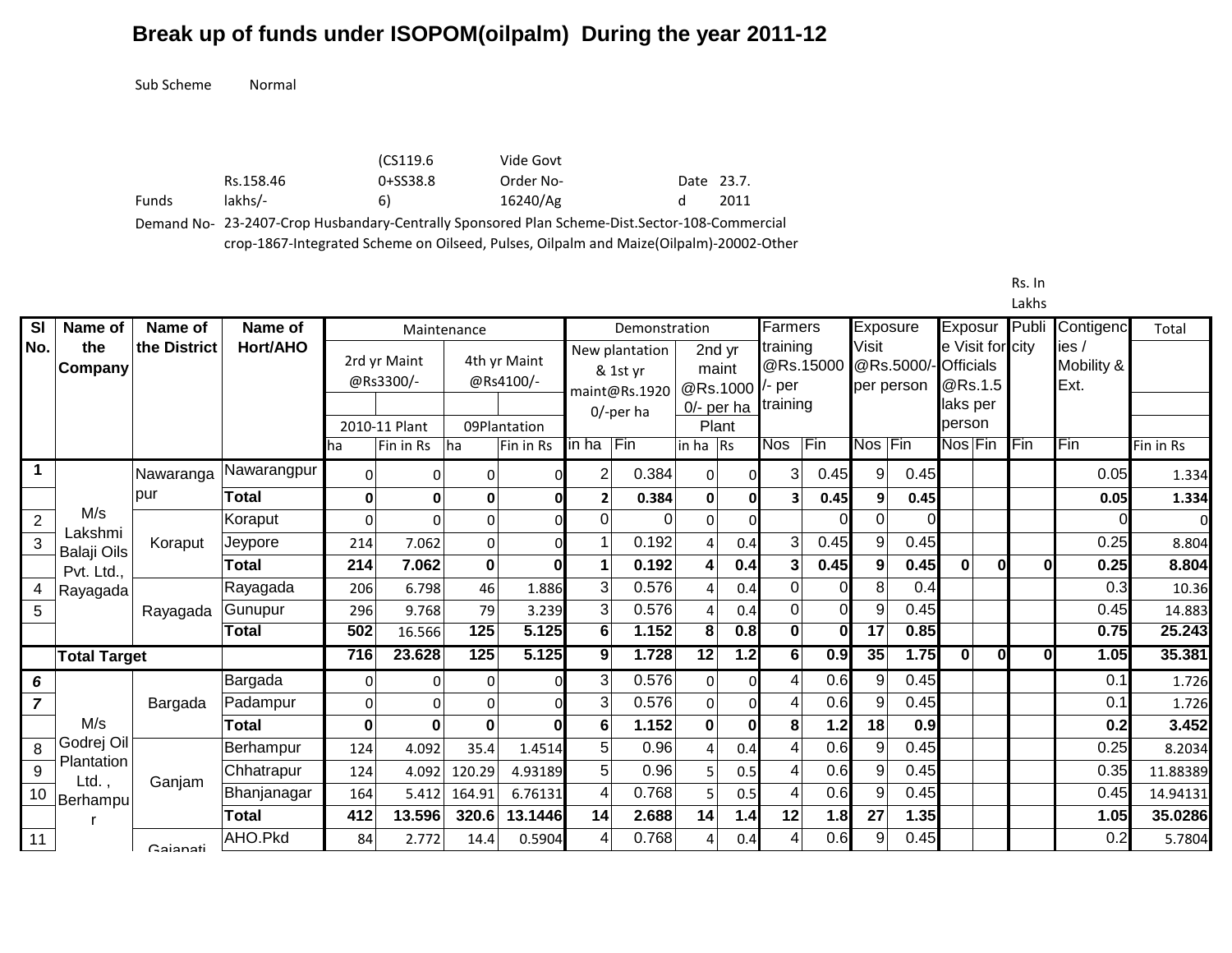|                 |                     | <b>Jajapau</b>  | Total          | 84              | 2.772        | 14.4                    | 0.5904       | 4                       | 0.768    | 4                       | 0.4         | 4                | 0.6              | 9                  | 0.45   |                         |                         |              | 0.2              | 5.7804 |
|-----------------|---------------------|-----------------|----------------|-----------------|--------------|-------------------------|--------------|-------------------------|----------|-------------------------|-------------|------------------|------------------|--------------------|--------|-------------------------|-------------------------|--------------|------------------|--------|
|                 | <b>Total Target</b> |                 |                | 496             | 16.368       | 335                     | 13.735       | 24                      | 4.608    | $\overline{18}$         | 1.8         | 24               | 3.6              | 54                 | 2.7    | 0                       | $\bf{0}$                | $\mathbf{0}$ | 1.45             | 44.261 |
| 12              |                     |                 | Dhenkanal      | 124             | 4.092        | 84                      | 3.444        | 4                       | 0.768    | 4                       | 0.4         | $\overline{4}$   | 0.6              | 3                  | 0.15   |                         |                         |              | 0.25             | 9.704  |
| 13              |                     |                 |                |                 |              |                         |              |                         |          |                         |             |                  |                  |                    |        |                         |                         |              |                  |        |
|                 |                     | Dhenkanal       | AHO.K.nagar    | 124             | 4.092        | 25                      | 1.025        | $\overline{4}$          | 0.768    | 4                       | 0.4         | 3                | 0.45             | $\mathbf{3}$       | 0.15   |                         |                         |              | 0.2              | 7.085  |
| 14              | M/s 3f Oil          |                 | AHO.Hindol     | $\Omega$        | $\Omega$     | $\Omega$                |              | $\mathbf 0$             | $\Omega$ | $\Delta$                | 0.4         | $\overline{2}$   | 0.3              | $\overline{3}$     | 0.15   |                         |                         |              | 0.05             | 0.9    |
|                 | Palm                |                 | <b>Total</b>   | 248             | 8.184        | 109                     | 4.469        | 8                       | 1.536    | 12                      | 1.2         | 9                | 1.35             | $\mathbf{9}$       | 0.45   |                         |                         |              | 0.5              | 17.689 |
| 15              | Agrotech<br>pvt     |                 | Cuttack        | 0               | $\mathbf 0$  | $\mathbf 0$             |              | $\overline{4}$          | 0.768    | 0                       | $\Omega$    | $\overline{2}$   | 0.3              | $\overline{2}$     | 0.1    |                         |                         |              | 0.03             | 1.198  |
| 16              | Ltd., Dhen          | Cuttack         | Athagarh       | $\Omega$        | $\Omega$     | $\overline{0}$          |              | $\overline{4}$          | 0.768    | οl                      | O           | $\overline{c}$   | 0.3              | $\overline{2}$     | 0.1    |                         |                         |              | 0.03             | 1.198  |
| $\overline{17}$ | kanal               |                 | Banki          | $\overline{0}$  | $\Omega$     | $\mathbf 0$             |              | $\overline{2}$          | 0.384    | $\Omega$                | U           | $\boldsymbol{2}$ | 0.3              | $\overline{2}$     | 0.1    |                         |                         |              | 0.1              | 0.884  |
|                 |                     |                 | <b>Total</b>   | 0               | $\mathbf{0}$ | $\mathbf 0$             | n            | 10                      | 1.92     | 0                       | $\mathbf 0$ | $6\phantom{1}6$  | 0.9              | 6                  | 0.3    |                         |                         |              | 0.16             | 3.28   |
| 18              |                     |                 | Jajpur         | 160             | 5.28         | 59                      | 2.419        | $\overline{2}$          | 0.384    |                         | 0.4         | 3                | 0.45             | 8 <sup>1</sup>     | 0.4    |                         |                         |              | 0.25             | 9.583  |
|                 |                     | Jajpur          | <b>Total</b>   | 160             | 5.28         | $\overline{59}$         | 2.419        | $\mathbf{2}$            | 0.384    | 4                       | 0.4         | 3                | 0.45             | $\overline{\bf 8}$ | 0.4    |                         |                         |              | 0.25             | 9.583  |
|                 | <b>Total Target</b> |                 |                | 408             | 13.464       | 168                     | 6.888        | 20                      | 3.84     | 16                      | 1.6         | 18               | 2.7              | 23                 | 1.15   | $\overline{\mathbf{0}}$ | $\overline{\mathbf{0}}$ | 0            | 0.91             | 30.552 |
| 19              |                     |                 | Baripada       | 56              | 1.848        | $\Omega$                |              | $\overline{2}$          | 0.384    | 3                       | 0.3         | $\overline{2}$   | 0.3              | $6\vert$           | 0.3    |                         |                         |              | 0.1              | 3.232  |
| 20              |                     |                 | Rairangpur     | 56              | 1.848        | $\overline{0}$          | $\Omega$     | 3                       | 0.576    | 4                       | 0.4         | $\overline{2}$   | 0.3              | 7                  | 0.35   |                         |                         |              | 0.1              | 3.574  |
| 21              |                     | Mayurbhanj      | Udala          | 52              | 1.716        | $\mathbf 0$             |              | 3                       | 0.576    | $\Delta$                | 0.4         | 3                | 0.45             | 6 <sup>1</sup>     | 0.3    |                         |                         |              | 0.1              | 3.542  |
| 22              | M/s Ruchi           | a               | Karanjia       | 66              | 2.178        | $\mathbf 0$             | $\Omega$     | 3                       | 0.576    | 3                       | 0.3         | 3                | 0.45             | $\overline{7}$     | 0.35   |                         |                         |              | 0.1              | 3.954  |
|                 | Soya                |                 | <b>Total</b>   | 230             | 7.59         | $\bf{0}$                | 0            | 11                      | 2.112    | 14                      | 1.4         | 10               | 1.5              | 26                 | $1.3$  |                         |                         |              | 0.4              | 14.302 |
| 23              | Industries<br>Ltd., |                 | <b>Bhadrak</b> | $\mathbf{0}$    | $\Omega$     | $\Omega$                |              | $\overline{2}$          | 0.384    | Ωl                      | $\Omega$    | 3                | 0.45             | 8 <sup>°</sup>     | 0.4    |                         |                         |              | 0.05             | 1.284  |
|                 | <b>Balasore</b>     | <b>Bhadrak</b>  | <b>Total</b>   | 0               | $\mathbf{0}$ | $\mathbf 0$             | ŋ            | $\overline{2}$          | 0.384    | 0                       | $\mathbf 0$ | $\mathbf{3}$     | 0.45             | 8 <sup>1</sup>     | 0.4    |                         |                         |              | 0.05             | 1.284  |
| 24              |                     |                 | Balasore       | 84              | 2.772        | $\mathbf 0$             | <sup>n</sup> | $\overline{\mathbf{1}}$ | 0.192    | $\Delta$                | 0.4         | 3                | 0.45             | $\bf{8}$           | 0.4    |                         |                         |              | 0.2              | 4.414  |
| 25              |                     | <b>Balasore</b> | Nilagiri       | 84              | 2.772        | $\mathbf 0$             | $\Omega$     | $\overline{1}$          | 0.192    | $\Delta$                | 0.4         | 3                | 0.45             | 8 <sup>1</sup>     | 0.4    |                         |                         |              | 0.15             | 4.364  |
|                 |                     |                 | <b>Total</b>   | 168             | 5.544        | $\overline{\mathbf{0}}$ | 0            | $\mathbf{2}$            | 0.384    | $\overline{\mathbf{8}}$ | 0.8         | $\overline{6}$   | $\overline{0.9}$ | $\overline{16}$    | 0.8    |                         |                         |              | 0.35             | 8.778  |
|                 | <b>Total Target</b> |                 |                | 398             | 13.134       | 0                       | O            | 15                      | 2.88     | $\overline{22}$         | 2.2         | 19               | 2.85             | 50                 | 2.5    | 0                       | $\overline{\mathbf{0}}$ | O            | 0.8              | 24.364 |
| 26              |                     |                 | Nayagarh       | 209             | 6.897        | $\Omega$                | $\Omega$     | 4                       | 0.768    | 3                       | 0.3         | 3                | 0.45             | 8 <sup>1</sup>     | 0.4    |                         |                         |              | 0.25             | 9.065  |
| 27              | Vaidei              | Nayagarh        | Nandanban      | $\Omega$        | $\Omega$     | $\overline{0}$          |              | $\overline{2}$          | 0.384    | $\Omega$                | $\Omega$    | 3                | 0.45             | 8 <sup>1</sup>     | 0.4    |                         |                         |              | 0.05             | 1.284  |
| 28              | Palm pvt            |                 | <b>Total</b>   | 209             | 6.897        | $\bf{0}$                | 0            | 6                       | 1.152    | 3                       | 0.3         | $6\phantom{1}6$  | 0.9              | 16                 | 0.8    |                         |                         |              | 0.3              | 10.349 |
| 29              | Itd                 |                 | Boudh          | 43              | 1.419        | $\overline{0}$          | ΩI           | $\overline{2}$          | 0.384    | 4                       | 0.4         | 3                | 0.45             | 8 <sup>1</sup>     | 0.4    |                         |                         |              | 0.1              | 3.153  |
|                 |                     | Boudh           | <b>Total</b>   | $\overline{43}$ | 1.419        | $\overline{\mathbf{0}}$ | U            | $\overline{2}$          | 0.384    | 4                       | 0.4         | 3                | 0.45             | $\overline{\bf 8}$ | 0.4    |                         |                         |              | $\overline{0.1}$ | 3.153  |
|                 | <b>Total Target</b> |                 |                | 252             | 8.316        | 0                       | Ol           | $\overline{\mathbf{8}}$ | 1.536    |                         | 0.7         | 9                | 1.35             | 24                 | 1.2    | $ \mathbf{0} $          | $\overline{0}$          | 0            | 0.4              | 13.502 |
|                 | Estt.Office         |                 |                |                 |              |                         |              |                         |          |                         |             |                  |                  |                    |        |                         |                         |              |                  |        |
| 30              |                     | DH(O)           |                | 0               | $\bf{0}$     | $\Omega$                |              | 0                       | $\Omega$ | 0                       | $\Omega$    |                  |                  | $\mathbf{0}$       | $\cap$ | 3                       | 4.5                     | 3            | 2.9              | 10.4   |
|                 |                     |                 | <b>G.Total</b> | 2270            | 74.91        | 628                     | 25.748       | 76                      | 14.592   | 75                      | 7.5         | 76               | 11.4             | 186                | 9.3    | 3                       | 4.5                     | 3            | 7.51             | 158.46 |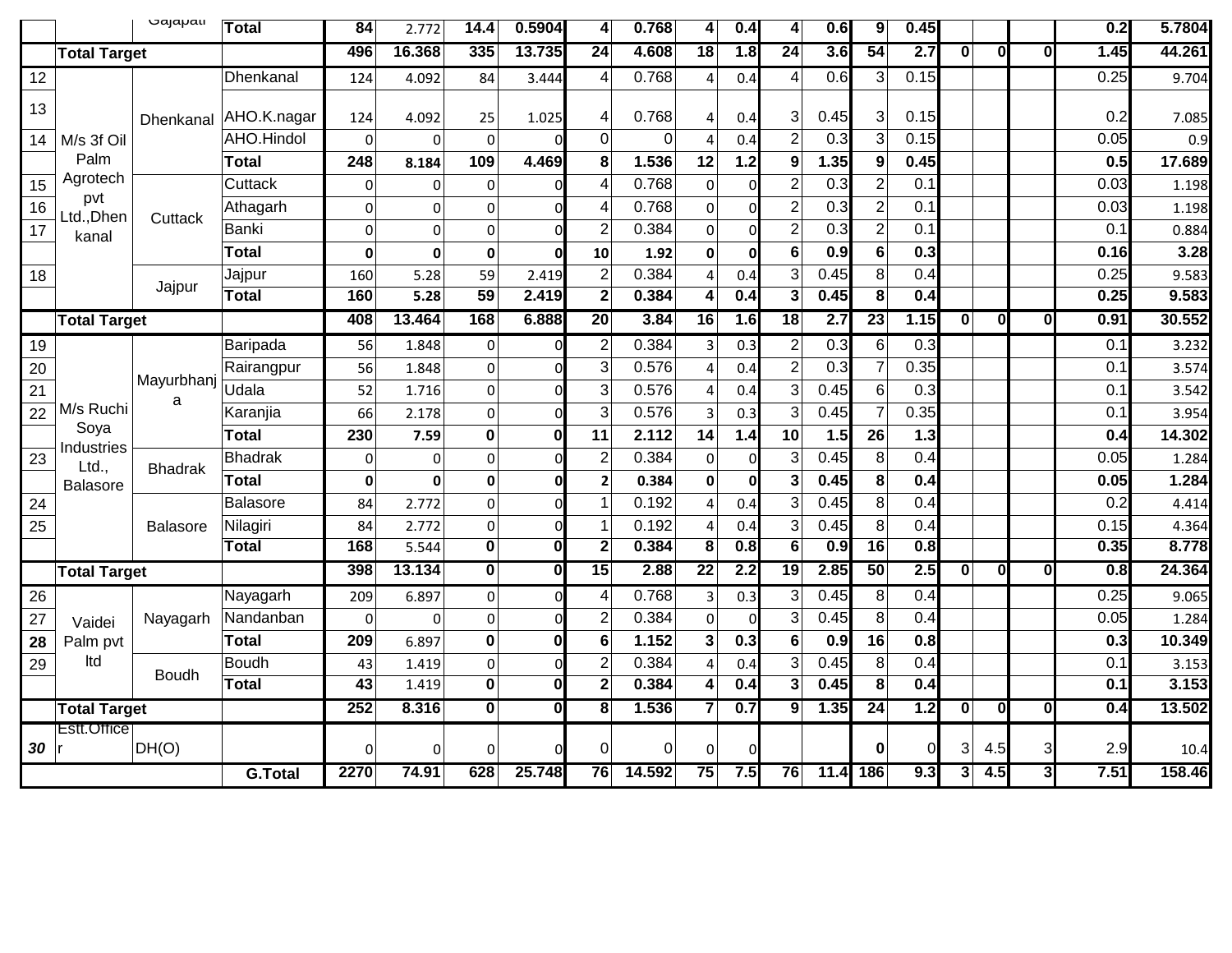| Sub          |            |       |                                                                            |
|--------------|------------|-------|----------------------------------------------------------------------------|
| Scheme       | <b>SCP</b> |       |                                                                            |
|              |            | Vide  |                                                                            |
|              |            | Govt  |                                                                            |
|              |            | Order |                                                                            |
|              |            | No-   |                                                                            |
|              | Rs.33.8    | 1624  | 23.7.2                                                                     |
| <b>Funds</b> | 7 lakhs/   | 8/Ag  | Dated 011                                                                  |
| Deman        |            |       | Sponsored Plan Scheme-Dist. Sector-789-Special Component Plan for SC-1867- |

d No-Integrated Scheme on Oilseed, Pulses, Oilpalm and Maize(Oilpalm)-20002- Other charges in B.E.2011-12

Rs.

In

Lak

|                |                     |                             |              |          |               |                |                       |                |                                                       |              |                                   |              |             |                |                             |             |                          | hs  |                               |           |
|----------------|---------------------|-----------------------------|--------------|----------|---------------|----------------|-----------------------|----------------|-------------------------------------------------------|--------------|-----------------------------------|--------------|-------------|----------------|-----------------------------|-------------|--------------------------|-----|-------------------------------|-----------|
| <b>SI</b>      |                     | Name of $\vert$ Name of the | Name of      |          |               | Maintenance    |                       |                | Demonstration                                         |              |                                   | Farmers      |             |                | Exposure                    |             | Exposu <sup>Pu</sup>     |     | Contigl                       | Total     |
| No.            | the                 | <b>District</b>             | Hort/AHO     |          | @Rs3300/-     |                | @Rs4100/-             |                | <b>New</b>                                            |              | 2nd yr                            | training     |             | Visit          |                             |             |                          |     | re Visit blic encies          |           |
|                | Company             |                             |              |          |               |                |                       |                | plantation &<br>1st yr maint<br>@Rs.19200/-<br>per ha |              | maint<br>@Rs.1000<br>$0$ - per ha | per training | @Rs.15000/- |                | @Rs.5000/-for<br>per person | 1.5<br>laks | Official<br>s@Rs.        | ity | <b>Mobilit</b><br>y &<br>Ext. |           |
|                |                     |                             |              |          | 2010-11 Plant |                | 2008-<br>09Plantation |                |                                                       |              | 2010-11<br>Plant                  |              |             |                |                             | per         | person                   |     |                               |           |
|                |                     |                             |              | ha       | Fin in Rs lha |                | Fin in Rs in ha Fin   |                |                                                       | in ha $ Rs$  |                                   | <b>Nos</b>   | Fin         | Nos Fin        |                             | s           | In.                      |     | Fin Fin                       | Fin in Rs |
| $\mathbf 1$    |                     | Nawarangap                  | Nawarangpur  | U        | $\Omega$      | 0              |                       | 0              | 0                                                     | $\Omega$     |                                   | $\Omega$     |             |                | 0.05                        |             |                          |     |                               | 0.05      |
|                | M/s                 | ur                          | <b>Total</b> | 0        | 0             | 0              |                       | $\mathbf{0}$   | 0                                                     | $\mathbf{0}$ |                                   | $\mathbf{0}$ | Οl          |                | 0.05                        |             | ٥I<br><sup>n</sup>       |     |                               | 0.05      |
| $\overline{2}$ | Lakshmi             |                             | Koraput      | $\Omega$ | $\Omega$      | $\overline{0}$ |                       | 0              | 0                                                     | $\mathbf 0$  |                                   |              | $\Omega$    | $\Omega$       |                             |             |                          |     |                               |           |
| 3              | Balaji Oils         | Koraput                     | Jeypore      | 50       | 1.65          | $\overline{0}$ |                       | $\Omega$       | $\overline{0}$                                        | $\Omega$     |                                   | $\Omega$     |             |                | 0.05                        |             |                          |     |                               | 1.7       |
|                | Pvt. Ltd.,          |                             | Total        | 50       | 1.65          | $\bf{0}$       |                       | $\mathbf{0}$   | $\bf{0}$                                              | $\mathbf{0}$ | $\mathbf 0$                       | $\bf{0}$     | 0l          |                | 0.05                        |             | $\bf{0}$<br>$\mathbf{0}$ | n   | $\Omega$                      | 1.7       |
| 4              | Rayagad             |                             | Rayagada     | 50       | 1.65          | 16             | 0.656                 | $\Omega$       | 0                                                     | $\Omega$     |                                   | $\Omega$     | $\Omega$    |                | 0.05                        |             |                          |     | 0.04                          | 2.396     |
| 5              | a                   | Rayagada                    | Gunupur      | 50       | 1.65          | 23             | 0.943                 | $\Omega$       | 0                                                     | $\Omega$     |                                   | $\Omega$     | $\Omega$    | $\overline{2}$ | 0.1                         |             |                          |     | 0.05                          | 2.743     |
|                |                     |                             | <b>Total</b> | 100      | 3.3           | 39             | 1.599                 | $\overline{0}$ | $\overline{\mathbf{0}}$                               | $\mathbf{0}$ | O                                 | $\bf{0}$     | 0           | 3              | 0.15                        |             | $\bf{0}$<br>$\bf{0}$     |     | 0.09                          | 5.139     |
|                | <b>Total Target</b> |                             |              | 150      | 4.95          | 39             | 1.599                 | $\mathbf{0}$   | $\mathbf{0}$                                          | $\mathbf{0}$ | $\bf{0}$                          | 0            | 0l          | 5              | 0.25                        |             | $\mathbf{0}$<br>ΩI       |     | 0.09                          | 6.889     |
| 6              |                     |                             | Bargada      | 0        | $\Omega$      | $\Omega$       |                       | 0              | 0                                                     | 0            |                                   | $\Omega$     | ΩI          |                | 0.05                        |             |                          |     |                               | 0.05      |
| $\overline{7}$ | M/c                 | Bargada                     | Padampur     | U        | $\Omega$      | $\Omega$       | U                     | $\mathbf 0$    | $\overline{0}$                                        | $\Omega$     |                                   | $\Omega$     | $\Omega$    |                | 0.05                        |             |                          |     |                               | 0.05      |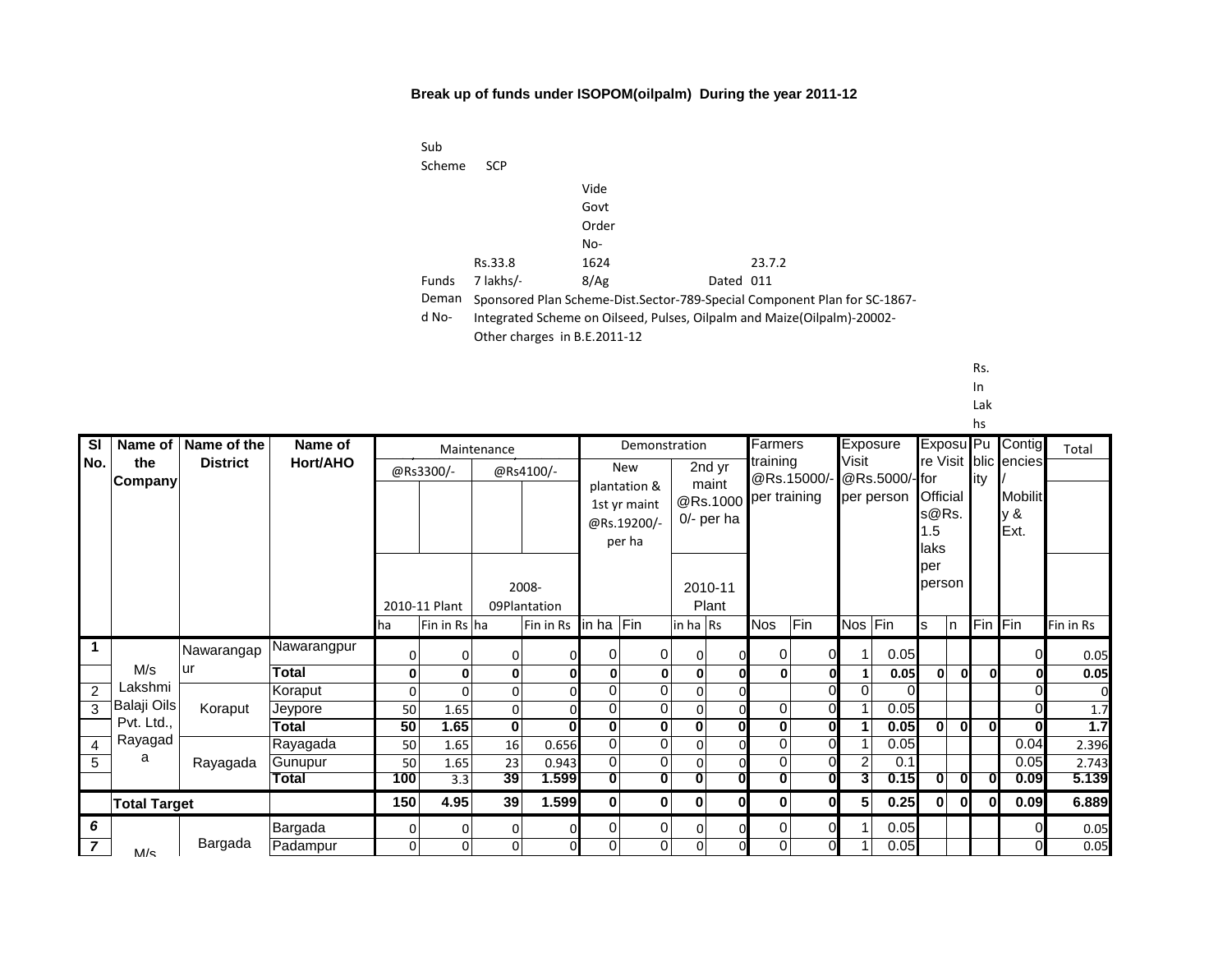|                 | כ וועו<br>Godrei Oil     |                 | <b>Total</b>   | 0                     | 0                 | 0                       | 0                           | 0                       | 0              | 0               | O              | 0                       | $\mathbf 0$    | 2                       | 0.1              | 0            | $\bf{0}$          | $\bf{0}$                |                | 0.1            |
|-----------------|--------------------------|-----------------|----------------|-----------------------|-------------------|-------------------------|-----------------------------|-------------------------|----------------|-----------------|----------------|-------------------------|----------------|-------------------------|------------------|--------------|-------------------|-------------------------|----------------|----------------|
| 8               | Plantation               |                 | Berhampur      | 26                    | 0.858             | $\overline{7}$          | 0.287                       | $\Omega$                | $\Omega$       | $\mathbf{1}$    | 0.1            | 0                       | $\Omega$       | 1                       | 0.05             |              |                   |                         | 0.02           | 1.315          |
| $\overline{9}$  | Ltd.                     |                 | Chhatrapur     | 26                    | 0.858             | 23                      | 0.943                       | $\overline{0}$          | $\overline{0}$ | $\Omega$        | U              | 0                       | $\overline{0}$ | 1                       | 0.05             |              |                   |                         | 0.02           | 1.871          |
| 10              | Berhamp                  | Ganjam          | Bhanjanagar    | 36                    | 1.188             | 32                      | 1.312                       | $\mathbf{1}$            | 0.192          | $\Omega$        |                | 0                       | $\mathbf{0}$   | 1                       | 0.05             |              |                   |                         | 0.05           | 2.792          |
|                 | ur                       |                 | <b>Total</b>   | 88                    | 2.904             | 62                      | 2.542                       | 1                       | 0.192          | 1               | 0.1            | $\mathbf 0$             | $\bf{0}$       | 3                       | 0.15             | $\mathbf{0}$ | $\bf{0}$          | $\mathbf 0$             | 0.09           | 5.978          |
| 11              |                          |                 | AHO.Pkd        | 16                    | 0.528             | 3                       | 0.123                       | 1                       | 0.192          | $\mathbf{1}$    | 0.1            | 0                       | $\Omega$       |                         | 0.05             |              |                   |                         | 0.02           | 1.013          |
|                 |                          | Gajapati        | <b>Total</b>   | 16                    | 0.528             | 3                       | 0.123                       | $\overline{\mathbf{1}}$ | 0.192          | 1               | 0.1            | $\overline{\mathbf{0}}$ | Ō              | 1                       | 0.05             | 0            | $\bf{0}$          | $\bf{0}$                | 0.02           | 1.013          |
|                 | <b>Total Target</b>      |                 |                | 104                   | 3.432             | 65                      | 2.665                       | $\overline{\mathbf{2}}$ | 0.384          | $\overline{2}$  | 0.2            | $\bf{0}$                | $\bf{0}$       | 6                       | 0.3              | $\mathbf{0}$ | $\bf{0}$          | $\bf{0}$                | 0.11           | 7.091          |
| 12              |                          |                 | Dhenkanal      | 26                    | 0.858             | 16                      | 0.656                       | $\mathbf{1}$            | 0.192          | $\mathbf{1}$    | 0.1            | $\mathbf 0$             | $\Omega$       | $\mathbf{2}$            | 0.1              |              |                   |                         | 0.04           | 1.946          |
| 13              |                          | Dhenkanal       | AHO.K.nagar    | 26                    | 0.858             | 5                       | 0.205                       | $\mathbf{1}$            | 0.192          | $\mathbf{1}$    | 0.1            | $\mathbf{1}$            | 0.15           | $\overline{2}$          | 0.1              |              |                   |                         | 0.03           | 1.635          |
| 14              | M/s 3f Oil               |                 | AHO.Hindol     | $\Omega$              | 0                 | $\Omega$                |                             | $\overline{1}$          | 0.192          | $\mathbf{1}$    | 0.1            | $\mathbf{1}$            | 0.15           | $\overline{2}$          | 0.1              |              |                   |                         |                | 0.542          |
|                 | Palm                     |                 | <b>Total</b>   | 52                    | 1.716             | $\overline{21}$         | 0.861                       | 3                       | 0.576          | 3               | 0.3            | $\overline{\mathbf{2}}$ | 0.3            | 6                       | $\overline{0.3}$ | 0            | $\mathbf 0$       | $\mathbf 0$             | 0.07           | 4.123          |
| 15              | Agrotech                 |                 | Cuttack        | $\pmb{0}$             | $\mathbf 0$       | $\mathbf 0$             | ſ                           | $\overline{0}$          | $\Omega$       | $\Omega$        | $\Omega$       | 1                       | 0.15           | $\overline{3}$          | 0.15             |              |                   |                         | C              | 0.3            |
| 16              | pvt                      | <b>Cuttack</b>  | Athagarh       | $\overline{\text{o}}$ | 0                 | $\mathbf 0$             | ſ                           | $\overline{0}$          | $\overline{0}$ | $\mathbf 0$     | $\overline{0}$ |                         | 0.15           | $\overline{3}$          | 0.15             |              |                   |                         |                | 0.3            |
| 17              | Ltd., Dhen               |                 | Banki          | $\mathbf 0$           | 0                 | 0                       |                             | 0                       | $\Omega$       | $\overline{0}$  | U              | 1                       | 0.15           | 3                       | 0.15             |              |                   |                         |                | 0.3            |
|                 | kanal                    |                 | Total          | 0                     | 0                 | 0                       | 0                           | 0                       | 0              | $\mathbf{0}$    | $\mathbf 0$    | 3                       | 0.45           | 9                       | 0.45             | 0            | $\mathbf 0$       | $\overline{\mathbf{0}}$ |                | 0.9            |
| 18              |                          | Jajpur          | Jajpur         | 40                    | 1.32              | 11                      | 0.451                       | 1                       | 0.192          | $\mathbf{1}$    | 0.1            |                         | 0.15           | $\overline{2}$          | 0.1              |              |                   |                         | 0.04           | 2.353          |
|                 |                          |                 | Total          | 40                    | 1.32              | 11                      | 0.451                       | 1                       | 0.192          | 1               | 0.1            | 1                       | 0.15           | $\overline{2}$          | 0.1              | 0            | 0                 | $\bf{0}$                | 0.04           | 2.353          |
|                 | <b>Total Target</b>      |                 |                | 92                    | 3.036             | 32                      | 1.312                       | 4                       | 0.768          | 4               | 0.4            | 6                       | 0.9            | 17                      | 0.85             | $\mathbf{0}$ | $\Omega$          | $\Omega$                | 0.11           | 7.376          |
|                 |                          |                 |                |                       |                   |                         |                             |                         |                |                 |                |                         |                |                         |                  |              |                   |                         |                |                |
| 19              |                          |                 | Baripada       | 16                    | 0.528             | $\mathbf 0$             |                             | $\mathbf{1}$            | 0.192          | 1               | 0.1            |                         | 0.15           | $\overline{c}$          | 0.1              |              |                   |                         |                | 1.07           |
| 20              |                          |                 | Rairangpur     | 16                    | 0.528             | $\mathbf 0$             | ſ                           | $\overline{1}$          | 0.192          | $\mathbf{1}$    | 0.1            | $\mathbf{1}$            | 0.15           | $\overline{2}$          | 0.1              |              |                   |                         |                | 1.07           |
| $\overline{21}$ |                          | Mayurbhanja     | Udala          | 16                    | 0.528             | $\overline{0}$          | $\sqrt{ }$                  | $\mathbf{1}$            | 0.192          | $\mathbf{1}$    | 0.1            | $\mathbf{1}$            | 0.15           | $\overline{2}$          | 0.1              |              |                   |                         |                | 1.07           |
| 22              | M/s Ruchi                |                 | Karanjia       | 16                    | 0.528             | $\mathbf 0$             | ſ                           | $\mathbf 1$             | 0.192          | $\mathbf{1}$    | 0.1            | $\mathbf{1}$            | 0.15           | $\overline{2}$          | $\overline{0.1}$ |              |                   |                         |                | 1.07           |
|                 | Soya                     |                 | <b>Total</b>   | 64                    | 2.112             | $\bf{0}$                | 0                           | 4                       | 0.768          | 4               | 0.4            | 4                       | 0.6            | 8                       | 0.4              | $\mathbf{0}$ | $\bf{0}$          | $\mathbf 0$             |                | 4.28           |
| 23              | Industries               |                 | <b>Bhadrak</b> | $\mathbf 0$           | 0                 | $\overline{0}$          |                             | $\mathbf{1}$            | 0.192          | 0               |                |                         | 0.15           | $\overline{2}$          | 0.1              |              |                   |                         |                | 0.442          |
|                 | Ltd.,<br><b>Balasore</b> | <b>Bhadrak</b>  | <b>Total</b>   | 0                     | $\mathbf{0}$      | 0                       | $\Omega$                    | $\mathbf{1}$            | 0.192          | $\mathbf{0}$    | $\Omega$       | $\mathbf{1}$            | 0.15           | $\overline{2}$          | 0.1              | $\mathbf{0}$ | $\bf{0}$          | $\mathbf 0$             | O              | 0.442          |
| 24              |                          |                 | Balasore       | 16                    | 0.528             | $\Omega$                |                             | $\mathbf 1$             | 0.192          | $\overline{2}$  | 0.2            |                         | 0.15           | $\overline{2}$          | 0.1              |              |                   |                         | 0.05           | 1.22           |
| $\overline{25}$ |                          | <b>Balasore</b> | Nilagiri       | 16                    | 0.528             | $\mathbf 0$             | $\sqrt{ }$                  | $\mathbf{1}$            | 0.192          | $\mathbf{1}$    | 0.1            |                         | 0.15           | $\overline{2}$          | 0.1              |              |                   |                         | 0.05           | 1.12           |
|                 |                          |                 | <b>Total</b>   | 32                    | 1.056             | $\mathbf 0$             | 0                           | $\overline{\mathbf{c}}$ | 0.384          | 3               | 0.3            | $\mathbf{2}$            | 0.3            | $\overline{\mathbf{4}}$ | 0.2              | $\bf{0}$     | $\bf{0}$          | $\mathbf 0$             | 0.1            | 2.34           |
|                 | <b>Total Target</b>      |                 |                | 96                    | 3.168             | $\bf{0}$                | 0                           | $\overline{7}$          | 1.344          | 7               | 0.7            | $\overline{7}$          | 1.05           | 14                      | 0.7              | 0            | 0                 | $\bf{0}$                | 0.1            | 7.062          |
| 26              |                          |                 | Nayagarh       | 32                    | 1.056             | $\overline{0}$          | $\Omega$                    | $\mathbf{1}$            | 0.192          | $\overline{2}$  | 0.2            | 1                       | 0.15           | $\overline{2}$          | 0.1              |              |                   |                         | 0.04           | 1.738          |
| $\overline{27}$ | Vaidei                   | Nayagarh        | Nandanban      | $\mathbf 0$           | $\Omega$          | $\Omega$                | ſ                           | $\mathbf{1}$            | 0.192          | $\mathbf 0$     | $\Omega$       | 1                       | 0.15           | $\overline{2}$          | 0.1              |              |                   |                         |                | 0.442          |
| 28              | Palm pvt                 |                 | <b>Total</b>   | $\overline{32}$       | 1.056             | $\bf{0}$                | $\bf{0}$                    | $\overline{\mathbf{2}}$ | 0.384          | $\mathbf 2$     | 0.2            | $\mathbf{2}$            | 0.3            | 4                       | 0.2              | $\bf{0}$     | $\bf{0}$          | $\mathbf 0$             | 0.04           | 2.18           |
| 29              | Itd                      |                 | Boudh          | 16                    | 0.528             | $\overline{0}$          | $\mathcal{C}_{\mathcal{C}}$ | $\mathbf{1}$            | 0.192          | $\mathbf{1}$    | 0.1            | $\mathbf{1}$            | 0.15           | $\overline{2}$          | 0.1              |              |                   |                         | 0.02           | 1.09           |
|                 |                          | <b>Boudh</b>    | <b>Total</b>   | 16                    | 0.528             | $\overline{\mathbf{0}}$ | $\overline{\mathbf{0}}$     | $\overline{1}$          | 0.192          | $\overline{1}$  | 0.1            | $\overline{\mathbf{1}}$ | 0.15           | $\overline{2}$          | 0.1              | 0            | $\bf{0}$          | ō                       | 0.02           | 1.09           |
|                 | <b>Total Target</b>      |                 |                | 48                    | 1.584             | $\mathbf 0$             | 0                           | 3                       | 0.576          | 3 <sup>1</sup>  | 0.3            | 3                       | 0.45           | 6                       | 0.3              | 0            | $\bf{0}$          | $\bf{0}$                | 0.06           | 3.27           |
|                 | Estt.Offic               |                 |                |                       |                   |                         |                             |                         |                |                 |                |                         |                |                         |                  |              |                   |                         |                |                |
| $30$ er         |                          | DH(O)           | G.Total        | $\Omega$<br>490       | $\Omega$<br>16.17 | $\Omega$<br>136         | 5.576                       | $\mathbf 0$<br>16       | 0<br>3.072     | $\Omega$<br>161 | 1.61           | 16                      | 2.4            | 0<br>48                 | r<br>2.4         | 11           | 2<br>$\mathbf{z}$ | $\Omega$<br>01          | 0.682<br>1.152 | 2.182<br>33.87 |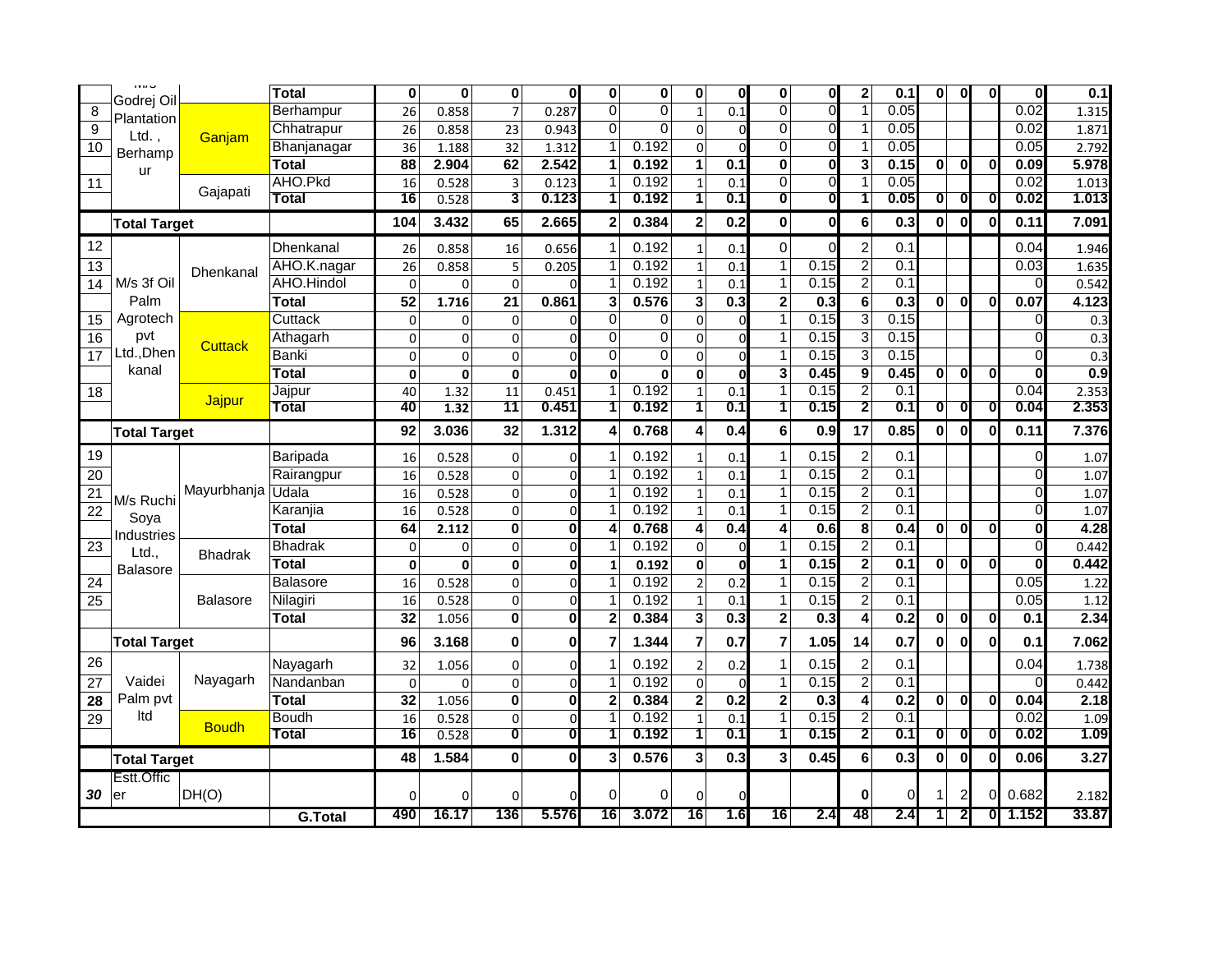Sub Schem TASP Funds lakhs/- Rs.16. 72 Vide Govt Order Dated 2011 23.7.

Deman Sponsored Plan Scheme-Dist.Sector-796-Tribal Area Sub plan-1867-

d No-Integrated Scheme on Oilseed, Pulses, Oilpalm and Maize(Oilpalm)-20002-

Other charges in B.E.2011-12

Rs.

| SI             | Name of                                | <b>Name</b>          | Name of  |                |              | Maintenance      |           |              | Demonstration  |                         |              | Farmers        |              | Exposure       |              |                  |              |              | Exposure Publ Conti  | Total     |
|----------------|----------------------------------------|----------------------|----------|----------------|--------------|------------------|-----------|--------------|----------------|-------------------------|--------------|----------------|--------------|----------------|--------------|------------------|--------------|--------------|----------------------|-----------|
| <b>No</b>      | the                                    | of the               | Hort/AHO |                | @Rs3300/-    |                  | @Rs4100/- |              | New plantation | 2nd yr maint            |              | training       |              | Visit          |              | Visit for        |              |              | licity genci         |           |
|                | Company                                | <b>District</b>      |          |                |              |                  |           |              | & 1st yr maint | @Rs.10000/              |              |                | @Rs.15000/-  |                | @Rs.5000/    | <b>Officials</b> | @Rs.1.5      |              | es/<br><b>Mobili</b> |           |
|                |                                        |                      |          |                |              |                  |           |              | @Rs.19200/-    |                         |              |                | per training |                | per person   | laks per         |              |              | ty &                 |           |
|                |                                        |                      |          |                | 2010-11      | 2008-09          |           |              | per ha         | 2010-11                 |              |                |              |                |              | person           |              |              | Ext.                 |           |
|                |                                        |                      |          |                | Plantation   | Plantation       |           |              |                | Plant                   |              |                |              |                |              |                  |              |              |                      |           |
|                |                                        |                      |          | in             | Fin in       | Phy in $ Fin$ in |           | Phy          | Fin            | Phy in                  | Fin in       | <b>Nos</b>     | Fin          | Nos Fin        |              | Nos Fin          |              | Fin          | Fin                  | Fin in Rs |
| 1              |                                        | Nawara               | Nawarang |                |              |                  |           |              |                |                         |              |                |              |                |              |                  |              |              |                      |           |
|                |                                        | ngapur               | pur      | 0              | $\Omega$     | 0                |           | 2            | 0.384          | 0                       |              | 1              | 0.15         | 2              | 0.1          |                  |              |              | 0.05                 | 0.684     |
|                |                                        |                      | Total    | 0              | 0            | 0                | 0         |              | 0.384          | $\mathbf{0}$            | Οl           | 1              | 0.15         |                | 0.1          | $\mathbf{0}$     | O            | O            | 0.05                 | 0.684     |
| $\overline{2}$ | M/s                                    |                      | Koraput  | $\overline{0}$ | $\Omega$     | 0                | $\Omega$  | $\Omega$     | 0              | $\Omega$                | $\Omega$     | 0              | 0            | 0              | $\Omega$     |                  |              |              | $\Omega$             |           |
| $\overline{3}$ | Lakshmi                                | Koraput <sup>1</sup> | Jeypore  | 36             | 1.188        | $\Omega$         | $\Omega$  | 3            | 0.576          | $\overline{4}$          | 0.4          | 1              | 0.15         | 3              | 0.15         |                  |              |              | 0.05                 | 2.514     |
|                | Balaji Oils<br>Pvt. Ltd.,              |                      | Total    | 36             | 1.188        | $\mathbf{0}$     | $\Omega$  | 3            | 0.576          | 4                       | 0.4          | 1              | 0.15         | 3              | 0.15         | $\bf{0}$         | $\mathbf{0}$ | $\Omega$     | 0.05                 | 2.514     |
|                | Rayagada                               | Rayaga               | Rayagada | 44             | 1.452        | 38               | 1.558     |              | 0.192          | $\overline{2}$          | 0.2          | 2              | 0.3          | 3              | 0.15         |                  |              |              | 0.05                 | 3.902     |
| 5              |                                        | da                   | Gunupur  | 54             | 1.782        | 36               | 1.476     |              | 0.192          | $\overline{2}$          | 0.2          | $\overline{2}$ | 0.3          | $\overline{2}$ | 0.1          |                  |              |              | 0.1                  | 4.15      |
|                |                                        |                      | Total    | 98             | 3.234        | 74               | 3.034     | $\mathbf{2}$ | 0.384          | 4                       | 0.4          | 4              | 0.6          | 5              | 0.25         |                  |              |              | 0.04                 | 8.052     |
|                | <b>Total Target</b>                    |                      |          | 134            | 4.422        | $\overline{74}$  | 3.034     |              | 1.344          | $\overline{\mathbf{8}}$ | 0.8          | 6 <sup>1</sup> | 0.9          | 10             | 0.5          | $\mathbf{0}$     | 0            | $\mathbf{0}$ | 0.14                 | 11.25     |
| 6              |                                        |                      | Bargada  | 0              | 0            | 0                | ΩI        | $\Omega$     | $\Omega$       | $\Omega$                | $\Omega$     | $\Omega$       | $\Omega$     | 0              | $\Omega$     |                  |              |              | $\Omega$             |           |
| $\overline{7}$ |                                        | <b>Bargada</b>       | Padampur | 0              | $\Omega$     | 0                |           | <sup>0</sup> | 0              | $\Omega$                | U            | 0              | 0            |                | $\Omega$     |                  |              |              | $\Omega$             |           |
|                |                                        |                      | Total    | $\bf{0}$       | $\mathbf{0}$ | 0                | $\bf{0}$  | 0            | $\bf{0}$       | 0                       | <sub>0</sub> | 0              | $\bf{0}$     | $\bf{0}$       | $\mathbf{0}$ | $\bf{0}$         | $\bf{0}$     | $\mathbf 0$  | $\mathbf{0}$         |           |
| 8              | M/s<br>Godrej Oil<br><b>Diantation</b> |                      | Berhampu | 0              | 0            | 0                | ΩI        | 0            | 0              | U                       |              | 0              | Ol           | 0              | $\Omega$     |                  |              |              | $\Omega$             |           |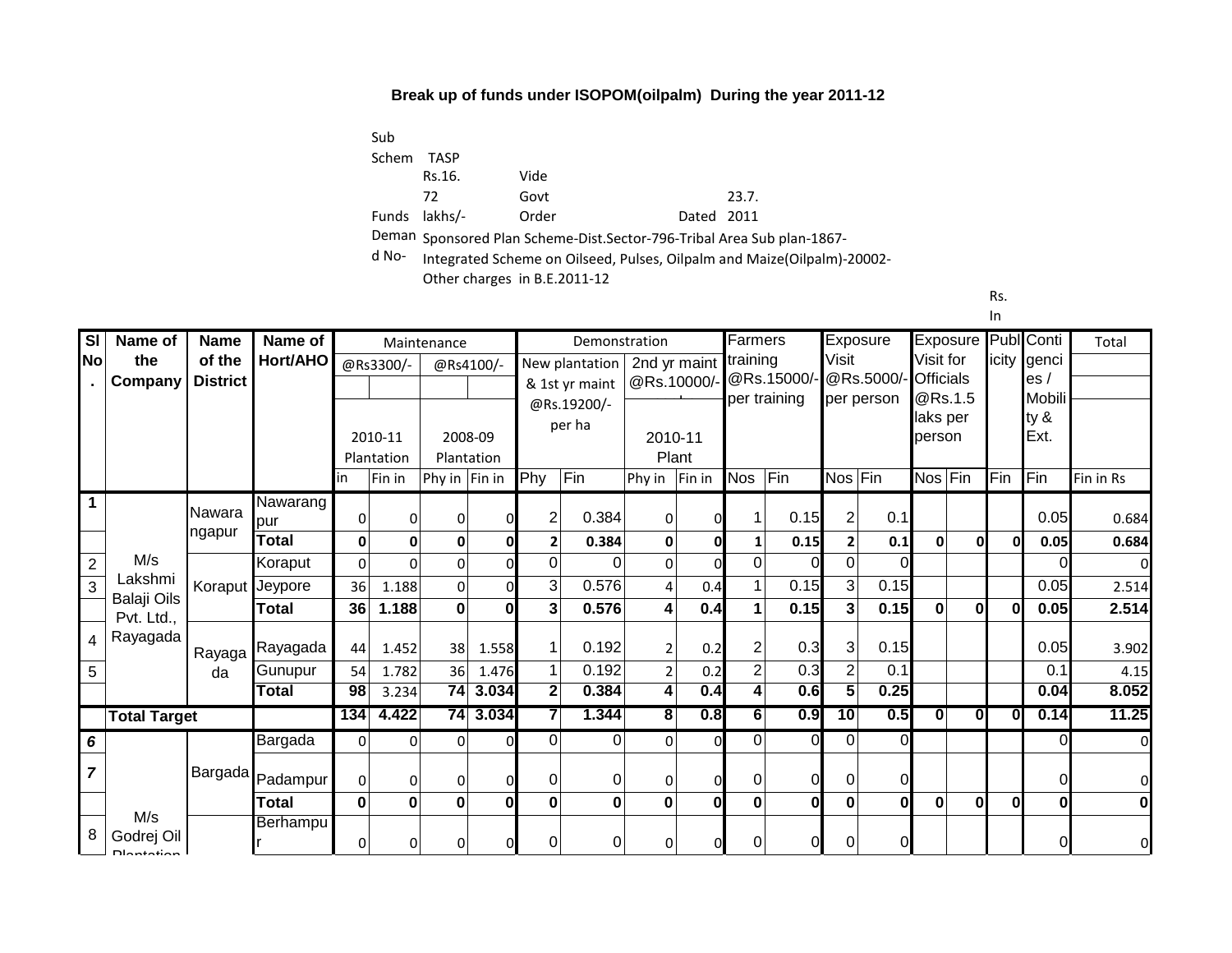| $\boldsymbol{9}$ | rianialion<br>Ltd.  |                | Chhatrapu          |                         |                         |                                             |                              |                              |                         |                                        |                                     |                                           |                         |                                     |                              |                         |                         |                         |                         |                         |
|------------------|---------------------|----------------|--------------------|-------------------------|-------------------------|---------------------------------------------|------------------------------|------------------------------|-------------------------|----------------------------------------|-------------------------------------|-------------------------------------------|-------------------------|-------------------------------------|------------------------------|-------------------------|-------------------------|-------------------------|-------------------------|-------------------------|
|                  | Berhampu            | Ganjam         |                    | 0                       | 0                       | 0                                           | 0                            | 0                            | $\mathbf 0$             | 0                                      | $\Omega$                            | $\pmb{0}$                                 | $\overline{0}$          | $\pmb{0}$                           | $\Omega$                     |                         |                         |                         | $\Omega$                | $\Omega$                |
| 10               |                     |                | <b>Bhanjanag</b>   | $\Omega$                |                         |                                             |                              | 0                            | 0                       |                                        |                                     | $\Omega$                                  | $\Omega$                |                                     | 0                            |                         |                         |                         | $\Omega$                | 0                       |
|                  |                     |                | ar<br><b>Total</b> | $\mathbf 0$             | 0<br>$\mathbf 0$        | 0<br>$\bf{0}$                               | 0<br>$\mathbf 0$             | $\bf{0}$                     | $\mathbf 0$             | 0<br>$\mathbf 0$                       | 0<br>$\bf{0}$                       | $\mathbf 0$                               | $\mathbf 0$             | 0<br>$\bf{0}$                       | $\mathbf 0$                  | $\mathbf 0$             | $\bf{0}$                | $\bf{0}$                | $\mathbf 0$             | 0                       |
|                  |                     |                | AHO.Pkd            |                         |                         |                                             |                              |                              | $\mathbf 0$             |                                        |                                     |                                           |                         |                                     |                              |                         |                         |                         | $\Omega$                |                         |
| 11               |                     | Gajapati       | <b>Total</b>       | 0<br>$\mathbf 0$        | 0<br>0                  | $\boldsymbol{0}$<br>$\overline{\mathbf{0}}$ | 0<br>$\overline{\mathbf{o}}$ | 0<br>$\overline{\mathbf{0}}$ | $\overline{\mathbf{0}}$ | $\mathbf 0$<br>$\overline{\mathbf{0}}$ | $\Omega$<br>$\overline{\mathbf{0}}$ | $\overline{0}$<br>$\overline{\mathbf{0}}$ | $\mathbf 0$<br>$\bf{0}$ | $\Omega$<br>$\overline{\mathbf{0}}$ | 0<br>$\overline{\mathbf{0}}$ | 0                       | $\overline{\mathbf{0}}$ | 0                       | $\bf{0}$                | 0<br>0                  |
|                  |                     |                |                    | $\overline{\mathbf{o}}$ | $\overline{\mathbf{0}}$ | $\overline{\mathbf{0}}$                     | 0                            | $\overline{\textbf{0}}$      | $\overline{\textbf{0}}$ | $\overline{\textbf{0}}$                | $\overline{\mathbf{0}}$             | $\overline{\mathbf{0}}$                   | $\overline{\mathbf{0}}$ | $\overline{\mathbf{0}}$             | 0                            | 0                       | $\overline{\mathbf{0}}$ | $\overline{\mathbf{0}}$ | $\bf{0}$                |                         |
|                  | <b>Total Target</b> |                |                    |                         |                         |                                             |                              |                              |                         |                                        |                                     |                                           |                         |                                     |                              |                         |                         |                         |                         |                         |
| 12               |                     |                | Dhenkanal          | $\mathbf 0$             | 0                       | $\pmb{0}$                                   | 0                            | 0                            | 0                       | 0                                      | $\Omega$                            | $\boldsymbol{0}$                          | $\overline{0}$          | $\mathbf 0$                         | 0                            |                         |                         |                         | $\Omega$                | $\overline{0}$          |
| 13               |                     |                | AHO.K.na           |                         |                         |                                             |                              |                              |                         |                                        |                                     |                                           |                         |                                     |                              |                         |                         |                         |                         |                         |
|                  |                     | Dhenka<br>nal  | gar                | $\mathbf{0}$            | 0                       | $\mathbf 0$                                 | 0                            | 0                            | 0                       | $\mathbf 0$                            | ი                                   | 0                                         | $\Omega$                | 0                                   | 0                            |                         |                         |                         | $\Omega$                | $\overline{0}$          |
| 14               | M/s 3f Oil          |                | AHO.Hind           |                         |                         |                                             |                              |                              |                         |                                        |                                     |                                           |                         |                                     |                              |                         |                         |                         |                         |                         |
|                  | Palm                |                | οl                 | $\Omega$                | 0                       | 0                                           | 0                            | 0                            | 0                       | 0                                      | 0                                   | 0                                         | $\Omega$                | 0                                   | 0                            |                         |                         |                         | $\Omega$                | $\Omega$                |
|                  | Agrotech            |                | <b>Total</b>       | $\mathbf 0$             | 0                       | $\bf{0}$                                    | $\bf{0}$                     | $\bf{0}$                     | $\mathbf 0$             | $\bf{0}$                               | $\bf{0}$                            | $\mathbf 0$                               | $\bf{0}$                | $\bf{0}$                            | $\mathbf 0$                  | 0                       | $\bf{0}$                | 0                       | 0                       | 0                       |
| 15               | pvt<br>Ltd., Dhenk  |                | Cuttack            | $\Omega$                | 0                       | $\boldsymbol{0}$                            | 0                            | 0                            | $\overline{0}$          | $\mathbf 0$                            | $\Omega$                            | $\mathbf 0$                               | $\overline{0}$          | $\mathbf 0$                         | 0                            |                         |                         |                         | $\Omega$                | $\Omega$                |
| 16               | anal                | Cuttack        | Athagarh           | $\mathbf 0$             | $\mathbf 0$             | $\boldsymbol{0}$                            | 0                            | 0                            | $\mathbf 0$             | $\mathbf 0$                            | $\Omega$                            | $\mathbf 0$                               | $\mathbf 0$             | $\mathbf 0$                         | $\mathbf 0$                  |                         |                         |                         | $\Omega$                | 0                       |
| 17               |                     |                | Banki              | $\mathbf{0}$            | 0                       | $\pmb{0}$                                   | 0                            | 0                            | $\mathbf 0$             | $\mathbf 0$                            | 0                                   | $\overline{0}$                            | $\mathbf 0$             | $\mathbf 0$                         | 0                            |                         |                         |                         | $\overline{0}$          | 0                       |
|                  |                     |                | <b>Total</b>       | $\mathbf{0}$            | 0                       | $\mathbf 0$                                 | 0                            | 0                            | $\mathbf 0$             | $\mathbf 0$                            | 0                                   | $\mathbf 0$                               | $\bf{0}$                | $\bf{0}$                            | $\pmb{0}$                    | 0                       | $\bf{0}$                | $\bf{0}$                | $\bf{0}$                | 0                       |
| 18               |                     | Jajpur         | Jajpur             | 0                       | $\Omega$                | $\mathbf 0$                                 | 0                            | 0                            | 0                       | $\mathbf 0$                            | $\mathbf{0}$                        | $\mathbf 0$                               | $\mathbf 0$             | $\mathbf 0$                         | 0                            |                         |                         |                         | $\Omega$                |                         |
|                  |                     |                | <b>Total</b>       | $\mathbf 0$             | 0                       | $\overline{\mathbf{0}}$                     | $\overline{\mathbf{0}}$      | $\overline{\mathbf{0}}$      | $\overline{\mathbf{0}}$ | $\overline{\textbf{0}}$                | $\overline{\mathbf{0}}$             | $\overline{\mathbf{0}}$                   | $\overline{\mathbf{0}}$ | $\overline{\mathbf{0}}$             | $\overline{\mathbf{0}}$      | $\overline{\mathbf{0}}$ | $\overline{\mathbf{0}}$ | $\overline{\mathbf{0}}$ | $\overline{\mathbf{0}}$ | $\overline{\mathbf{0}}$ |
|                  | <b>Total Target</b> |                |                    | $\overline{\mathbf{0}}$ | $\overline{\mathbf{0}}$ | $ {\bf 0} $                                 | 0                            | $\overline{\mathbf{0}}$      | $\overline{\mathbf{0}}$ | $\overline{\mathbf{0}}$                | O                                   | $ {\bf 0} $                               | $\overline{\mathbf{0}}$ | $\overline{\mathbf{0}}$             | Ō                            | $\overline{\mathbf{0}}$ | $\overline{\mathbf{0}}$ | O                       | Ō                       | 0                       |
| 19               |                     |                | Baripada           | 28                      | 0.924                   | 0                                           | $\mathbf 0$                  | $\mathbf{1}$                 | 0.192                   | $\mathbf{1}$                           | 0.1                                 | $\mathbf{1}$                              | 0.15                    | $\overline{c}$                      | 0.1                          |                         |                         |                         | 0.1                     | 1.566                   |
| 20               |                     |                | Rairangpu          |                         |                         |                                             |                              |                              |                         |                                        |                                     |                                           |                         |                                     |                              |                         |                         |                         |                         |                         |
|                  |                     | Mayurbh        |                    | 28                      | 0.924                   | 0                                           | 0                            | 0                            | 0                       | $\mathbf 0$                            | $\Omega$                            | -1                                        | 0.15                    | 1                                   | 0.05                         |                         |                         |                         | 0.1                     | 1.224                   |
| 21               | M/s Ruchi           | anja           | Udala              | 32                      | 1.056                   | $\pmb{0}$                                   | $\Omega$                     | 0                            | $\mathbf 0$             | $\mathbf 0$                            | $\Omega$                            | $\overline{0}$                            | $\overline{0}$          | $\overline{2}$                      | 0.1                          |                         |                         |                         | 0.1                     | 1.256                   |
| 22               | Soya                |                | Karanjia           | 18                      | 0.594                   | $\boldsymbol{0}$                            | 0                            | 0                            | $\overline{0}$          | $\mathbf 0$                            | $\Omega$                            | $\overline{0}$                            | $\overline{0}$          | $\mathbf{1}$                        | 0.05                         |                         |                         |                         | 0.1                     | 0.744                   |
|                  | Industries          |                | <b>Total</b>       | 106                     | 3.498                   | $\pmb{0}$                                   | $\mathbf 0$                  | 1                            | 0.192                   | $\mathbf{1}$                           | 0.1                                 | $\mathbf 2$                               | 0.3                     | 6                                   | 0.3                          | $\mathbf 0$             | $\bf{0}$                | $\bf{0}$                | 0.4                     | 4.79                    |
| 23               | Ltd.,               | <b>Bhadrak</b> | <b>Bhadrak</b>     | 0                       | 0                       | $\boldsymbol{0}$                            | 0                            | 0                            | $\pmb{0}$               | $\mathbf 0$                            | 0                                   | $\mathbf 0$                               | 0                       | 0                                   | 0                            |                         |                         |                         | $\Omega$                | 0                       |
|                  | Balasore            |                | <b>Total</b>       | $\mathbf{0}$            | 0                       | $\bf{0}$                                    | 0                            | 0                            | $\mathbf 0$             | $\mathbf{0}$                           | 0                                   | $\mathbf 0$                               | $\mathbf 0$             | $\bf{0}$                            | 0                            | $\mathbf{0}$            | $\boldsymbol{0}$        | $\bf{0}$                | $\bf{0}$                | 0                       |
| 24               |                     | <b>Balasor</b> | Balasore           | $\mathbf 0$             | 0                       | $\pmb{0}$                                   | 0                            | 0                            | $\overline{0}$          | $\mathbf 0$                            | $\Omega$                            | $\mathbf 0$                               | $\mathbf 0$             | $\mathbf 0$                         | 0                            |                         |                         |                         | $\Omega$                | $\overline{0}$          |
| 25               |                     | e              | Nilagiri           | $\mathbf 0$             | 0                       | $\pmb{0}$                                   | 0                            | 0                            | $\boldsymbol{0}$        | 0                                      | $\Omega$                            | $\overline{0}$                            | $\mathbf 0$             | $\overline{0}$                      | 0                            |                         |                         |                         | $\Omega$                | 0                       |
|                  |                     |                | <b>Total</b>       | $\bf{0}$                | $\Omega$                | $\overline{\mathbf{0}}$                     | $\overline{\mathbf{o}}$      | $\overline{\mathbf{0}}$      | $\overline{\mathbf{0}}$ | $\overline{\mathbf{0}}$                | $\overline{\mathbf{0}}$             | $\overline{\mathbf{0}}$                   | $\overline{\mathbf{0}}$ | $\overline{\mathbf{0}}$             | 0                            | $\overline{\mathbf{0}}$ | $\overline{\mathbf{0}}$ | $\overline{\mathbf{0}}$ | $\overline{\mathbf{0}}$ | $\overline{\mathbf{0}}$ |
|                  | <b>Total Target</b> |                |                    |                         |                         |                                             |                              |                              |                         |                                        |                                     |                                           |                         |                                     |                              |                         |                         |                         |                         |                         |
| 26               |                     |                | Nayagarh           | 106                     | 3.498                   | $ \mathbf{0} $                              | $\overline{\mathbf{0}}$      | 1<br>0                       | 0.192<br>$\pmb{0}$      | 1                                      | 0.1                                 | $\overline{2}$<br> 0                      | 0.3<br>$\overline{0}$   | $6\overline{6}$<br>0                | 0.3<br>$\mathbf 0$           | $\overline{\mathbf{0}}$ | $\mathbf{0}$            | $\overline{\mathbf{0}}$ | 0.4<br>$\overline{0}$   | 4.79                    |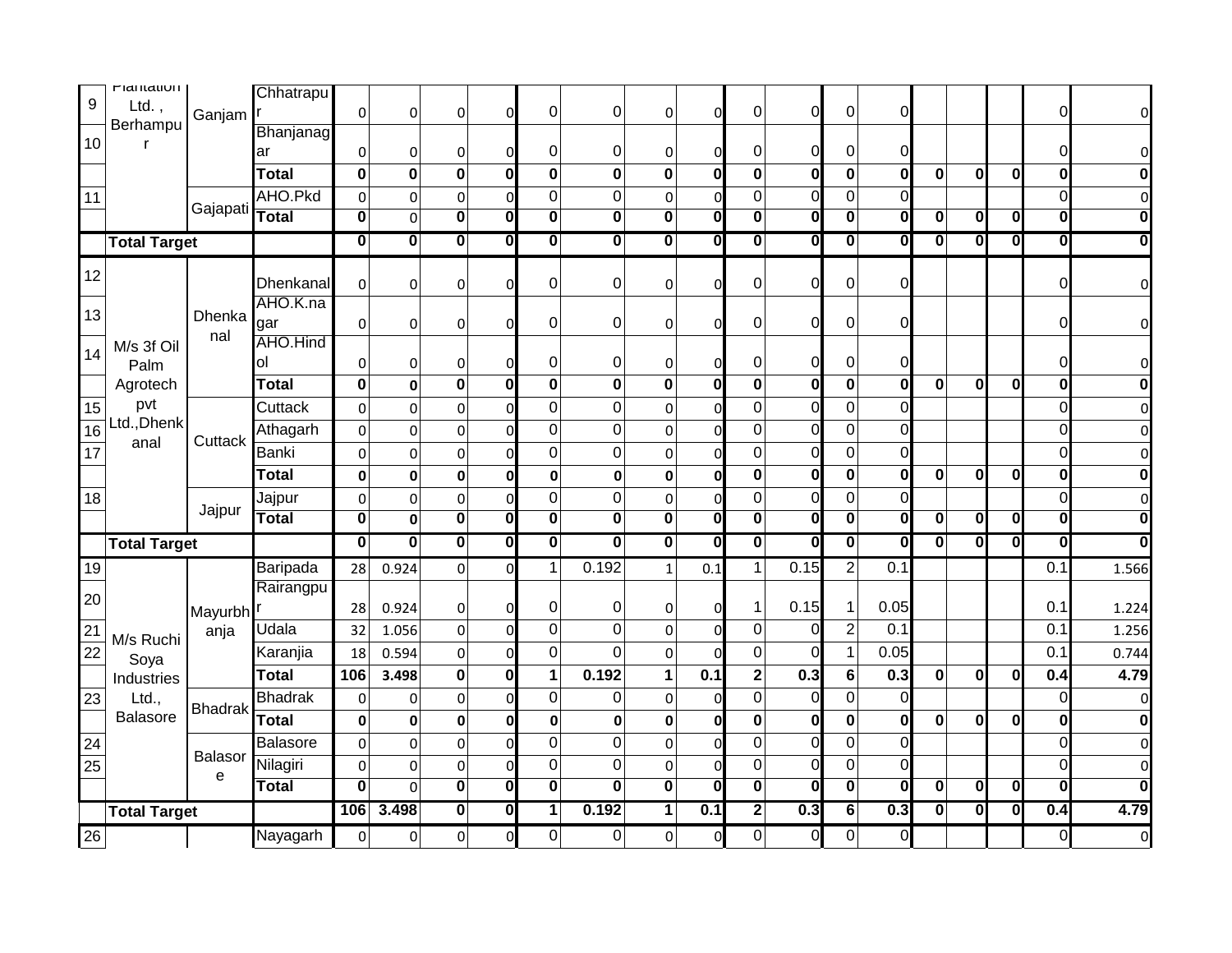|    |                     |       | <b>Nayagar</b> Nandanba |     |      |    |          |   |       |   |     |      |    |      |   |    |              |      |       |
|----|---------------------|-------|-------------------------|-----|------|----|----------|---|-------|---|-----|------|----|------|---|----|--------------|------|-------|
| 27 | Vaidei              |       |                         |     |      |    |          |   |       |   |     | ОI   | 0' | Οl   |   |    |              |      | 01    |
| 28 | Palm pvt<br>Itd     |       | <b>Total</b>            | 0   |      | u  | ΩI       |   |       |   |     | ΩI   | 0  | OI   | 0 | 01 | O            | 0    | 01    |
| 29 |                     | Boudh | Boudh                   |     |      |    |          |   |       |   |     | าเ   |    |      |   |    |              |      | 01    |
|    |                     |       | <b>Total</b>            | 0   |      | U  | ΩI       |   |       |   |     | ΩI   | 0  | 0Ι   | 0 | O  |              | 01   | 01    |
|    | <b>Total Target</b> |       | 0                       |     |      | ΩI |          |   |       |   | ΩI  |      |    | 0    | 0 |    | $\mathbf{0}$ | 01   |       |
|    | ⊺Estt.Office        |       |                         |     |      |    |          |   |       |   |     |      |    |      |   |    |              |      |       |
| 30 |                     | DH(O) |                         | ΩI  |      |    |          |   |       |   |     |      | 0  | ωı   |   |    | 01           | 0.68 | 0.68  |
|    |                     |       | <b>G.Total</b>          | 240 | 7.92 |    | 74 3.034 | 8 | 1.536 | 9 | 0.9 | 1.21 | 16 | 0.8I | 0 | 0  | 0l           | 1.22 | 16.72 |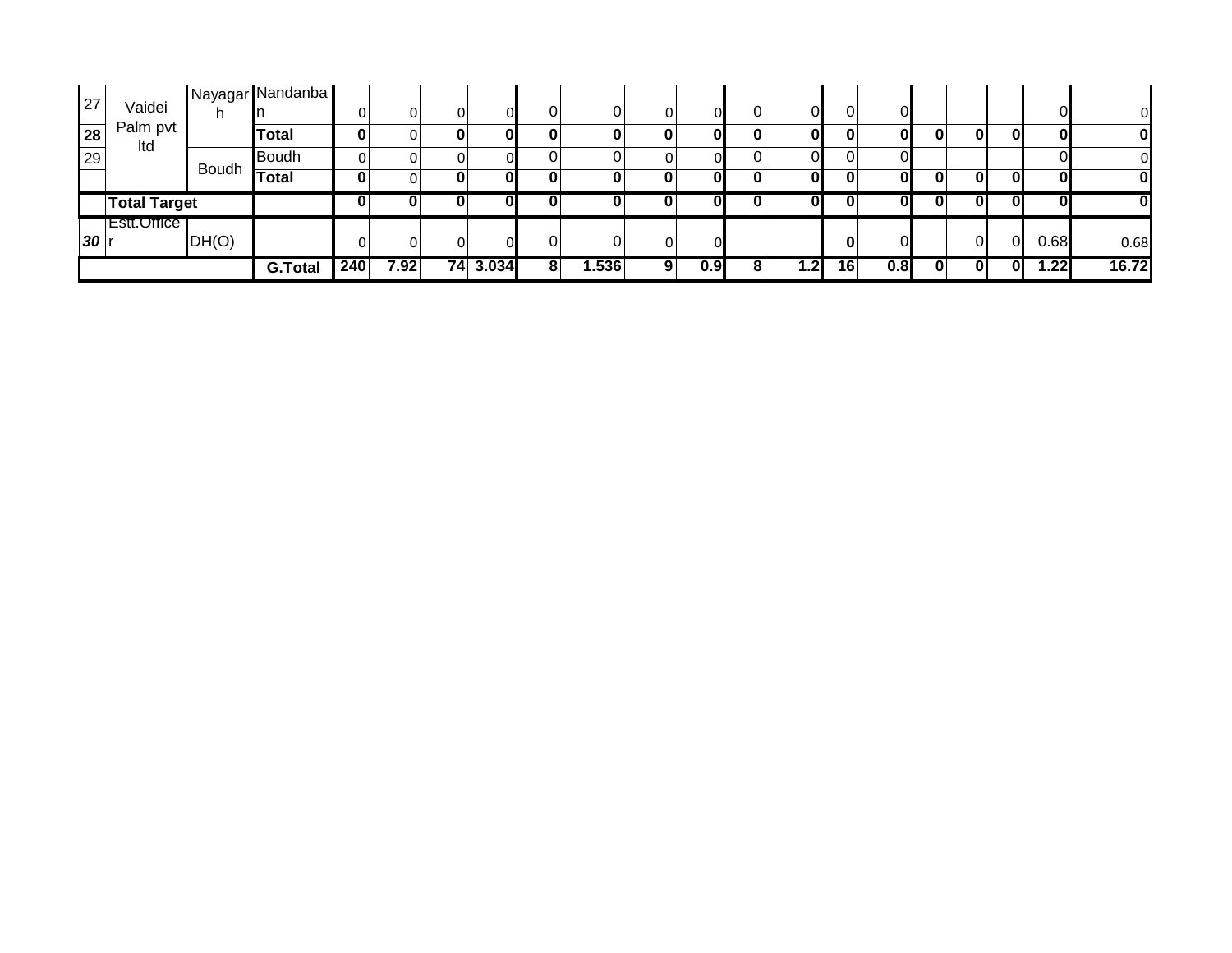|                   | Rs in lakhs                      |                                |                     |                           |                         |                                     |                                       |                                                    |                     |                |                                                                  |                              |                                                           |                  |                                                   |                           |                                                                      |                        |                                                 |              |
|-------------------|----------------------------------|--------------------------------|---------------------|---------------------------|-------------------------|-------------------------------------|---------------------------------------|----------------------------------------------------|---------------------|----------------|------------------------------------------------------------------|------------------------------|-----------------------------------------------------------|------------------|---------------------------------------------------|---------------------------|----------------------------------------------------------------------|------------------------|-------------------------------------------------|--------------|
| Plan              | <b>CS</b>                        | SS                             | <b>Total</b>        | GO.no                     | Date                    |                                     |                                       |                                                    |                     |                |                                                                  |                              |                                                           |                  |                                                   |                           |                                                                      |                        |                                                 |              |
| Normal            | 119.6                            | 38.86                          | 158.46              | 16240/Ag                  |                         | 23/07/2011                          |                                       |                                                    |                     |                |                                                                  |                              |                                                           |                  |                                                   |                           |                                                                      |                        |                                                 |              |
| <b>SCP</b>        | 25.4                             | 8.47                           | 33.87               | 16248/Ag                  |                         | 23/07/2011                          |                                       |                                                    |                     |                |                                                                  |                              |                                                           |                  |                                                   |                           |                                                                      |                        |                                                 |              |
| <b>TASP</b>       | 12.54                            | 4.18                           | 16.72               | 16240/Ag                  |                         | 23/07/2011                          |                                       |                                                    |                     |                |                                                                  |                              |                                                           |                  |                                                   |                           |                                                                      |                        |                                                 |              |
| <b>Total</b>      | 157.54                           | 51.51                          | 209.05              |                           |                         |                                     |                                       |                                                    |                     |                |                                                                  |                              |                                                           |                  |                                                   |                           |                                                                      | Rs. In Lakhs           |                                                 |              |
|                   |                                  |                                |                     |                           |                         | Maintenance                         |                                       | Demonstration                                      |                     |                |                                                                  |                              |                                                           |                  |                                                   |                           |                                                                      |                        |                                                 |              |
| SI <sub>No.</sub> | Name of<br>the<br>Company        | Name of the<br><b>District</b> | Name of<br>Hort/AHO | 2rd yr Maint<br>@Rs3300/- |                         | 4th yr Maint<br>@Rs4100/<br>2008-09 |                                       | New plantation &<br>1st yr maint<br>@Rs.19200/-per |                     |                | 2nd yr maint<br>@Rs.10000/- per<br>ha<br>2010-11 Plant<br>Phy in |                              | <b>Farmers</b><br>training<br>@Rs.15000/- per<br>training |                  | <b>Exposure Visit</b><br>@Rs.5000/- per<br>person |                           | <b>Exposure Visit</b><br>for Officials@<br>Rs.1.5 laks per<br>person |                        | Contigen<br>cies /<br><b>Mobility</b><br>& Ext. | <b>Total</b> |
|                   |                                  |                                |                     | Phy in                    | 2010-11 Plant<br>Fin in |                                     | <b>Plantation</b><br>Phy in<br>Fin in |                                                    | ha<br>Phy in<br>Fin |                |                                                                  |                              |                                                           |                  |                                                   |                           |                                                                      |                        | Fin                                             | Fin in Rs    |
| $\mathbf{1}$      |                                  |                                | Nawarangpur         | $\Omega$                  | $\Omega$                | $\Omega$                            | $\mathbf 0$                           | $\overline{4}$                                     | 0.768               | $\mathbf 0$    | Fin in Rs<br>$\mathbf 0$                                         | <b>Nos</b><br>$\overline{4}$ | Fin<br>0.6                                                | <b>Nos</b><br>12 | Fin<br>0.6                                        | <b>Nos</b><br>$\mathbf 0$ | Fin<br>$\mathbf 0$                                                   | <b>Fin</b><br>$\Omega$ | 0.1                                             | 2.068        |
|                   |                                  | Nawarangapur                   | <b>Total</b>        | $\mathbf{0}$              | $\mathbf{0}$            | 0                                   | 0                                     | 4                                                  | 0.768               | 0              | $\mathbf{0}$                                                     | 4                            | 0.6                                                       | 12               | 0.6                                               | $\mathbf{0}$              | 0                                                                    | $\mathbf{0}$           | 0.1                                             | 2.068        |
| $\overline{2}$    | M/s                              |                                | Koraput             | $\mathbf 0$               | $\mathbf 0$             | $\mathbf 0$                         | $\mathbf 0$                           | $\mathbf 0$                                        | $\mathbf 0$         | 0              | $\mathbf 0$                                                      | $\mathbf 0$                  | $\mathbf 0$                                               | 0                | $\mathbf 0$                                       | $\mathbf 0$               | $\mathbf 0$                                                          | $\mathbf 0$            | $\mathbf 0$                                     | 0            |
| 3                 | Lakshmi                          | Koraput                        | Jeypore             | 300                       | 9.9                     | $\mathbf 0$                         | $\mathbf 0$                           | $\overline{4}$                                     | 0.768               | 8              | 0.8                                                              | $\overline{4}$               | 0.6                                                       | 13               | 0.65                                              | $\mathbf 0$               | $\mathbf 0$                                                          | $\mathbf 0$            | 0.3                                             | 13.018       |
|                   | <b>Balaji Oils</b><br>Pvt. Ltd., |                                | <b>Total</b>        | 300                       | 9.9                     | $\mathbf{0}$                        | 0                                     | $\overline{a}$                                     | 0.768               | 8              | 0.8                                                              | 4                            | 0.6                                                       | 13               | 0.65                                              | 0                         | $\mathbf 0$                                                          | $\Omega$               | 0.3                                             | 13.018       |
| $\overline{4}$    | Rayagada                         |                                | Rayagada            | 300                       | 9.9                     | 100                                 | 4.1                                   | $\pmb{4}$                                          | 0.768               | 6              | 0.6                                                              | $\overline{2}$               | 0.3                                                       | 12               | 0.6                                               | $\mathbf 0$               | $\mathbf 0$                                                          | $\mathbf 0$            | 0.39                                            | 16.658       |
| 5                 |                                  | Rayagada                       | Gunupur             | 400                       | 13.2                    | 138                                 | 5.658                                 | $\overline{4}$                                     | 0.768               | 6              | 0.6                                                              | $\overline{2}$               | 0.3                                                       | 13               | 0.65                                              | $\mathbf 0$               | $\mathbf 0$                                                          | $\mathbf 0$            | 0.6                                             | 21.776       |
|                   |                                  |                                | <b>Total</b>        | 700                       | 23.1                    | 238                                 | 9.758                                 | 8                                                  | 1.536               | 12             | $1.2$                                                            | 4                            | 0.6                                                       | 25               | 1.25                                              | $\mathbf{0}$              | $\mathbf{0}$                                                         | $\Omega$               | 0.884                                           | 38.434       |
|                   | <b>Total Target</b>              |                                | 1000                | 33                        | 238                     | 9.758                               | 16                                    | 3.072                                              | 20                  | $\overline{2}$ | 12                                                               | 1.8                          | 50                                                        | 2.5              | $\mathbf 0$                                       | 0                         | $\mathbf 0$                                                          | 1.284                  | 53.52                                           |              |
| 6                 |                                  | Bargada                        | Bargada             | $\mathbf 0$               | $\mathbf 0$             | $\Omega$                            | $\mathbf 0$                           | 3                                                  | 0.576               | 0              | $\mathbf 0$                                                      | 4                            | 0.6                                                       | 10               | 0.5                                               | $\mathbf 0$               | $\mathbf 0$                                                          | $\mathbf 0$            | 0.1                                             | 1.776        |
| $\overline{7}$    |                                  |                                | Padampur            | $\mathbf 0$               | 0                       | $\mathbf 0$                         | $\mathbf 0$                           | $\overline{3}$                                     | 0.576               | 0              | $\mathbf 0$                                                      | $\overline{4}$               | 0.6                                                       | 10               | 0.5                                               | $\mathbf 0$               | $\mathbf 0$                                                          | $\mathbf 0$            | 0.1                                             | 1.776        |
|                   |                                  |                                | <b>Total</b>        | $\mathbf 0$               | $\mathbf 0$             | 0                                   | $\mathbf 0$                           | 6                                                  | 1.152               | $\mathbf 0$    | 0                                                                | 8                            | $1.2$                                                     | 20               | $\mathbf{1}$                                      | $\mathbf 0$               | 0                                                                    | $\mathbf 0$            | 0.2                                             | 3.552        |
| 8                 | M/s Godrej<br>Oil                | Ganjam                         | Berhampur           | 150                       | 4.95                    | 42.4                                | 1.7384                                | 5                                                  | 0.96                | 5              | 0.5                                                              | $\overline{4}$               | 0.6                                                       | 10               | 0.5                                               | $\mathbf 0$               | $\mathbf 0$                                                          | $\mathbf 0$            | 0.27                                            | 9.518        |
| 9                 | Plantation                       |                                | Chhatrapur          | 150                       | 4.95                    | 143.29                              | 5.8749                                | 5                                                  | 0.96                | 5              | 0.5                                                              | $\overline{4}$               | 0.6                                                       | 10               | 0.5                                               | $\mathbf 0$               | $\mathbf 0$                                                          | $\mathbf 0$            | 0.37                                            | 13.755       |
| 10                | Ltd.<br>Berhampur                |                                | Bhanjanagar         | 200                       | 6.6                     | 196.91                              | 8.0733                                | 5                                                  | 0.96                | 5              | 0.5                                                              | $\overline{4}$               | 0.6                                                       | 10               | 0.5                                               | $\mathbf 0$               | $\mathbf 0$                                                          | $\mathbf 0$            | 0.5                                             | 17.733       |
|                   |                                  |                                | <b>Total</b>        | 500                       | 16.5                    | 382.6                               | 15.687                                | 15                                                 | 2.88                | 15             | 1.5                                                              | 12                           | 1.8                                                       | 30               | 1.5                                               | 0                         | 0                                                                    | $\mathbf 0$            | 1.14                                            | 41.007       |
| 11                |                                  | Gajapati                       | AHO.Pkd             | 100                       | 3.3                     | 17.4                                | 0.7134                                | 5                                                  | 0.96                | 5              | 0.5                                                              | $\overline{4}$               | 0.6                                                       | 10               | 0.5                                               | $\mathbf 0$               | $\mathbf 0$                                                          | $\mathbf 0$            | 0.22                                            | 6.7934       |
|                   |                                  |                                | <b>Total</b>        | 100                       | 3.3                     | 17.4                                | 0.7134                                | 5                                                  | 0.96                | 5              | 0.5                                                              | $\overline{a}$               | 0.6                                                       | 10               | 0.5                                               | $\mathbf{0}$              | $\mathbf{0}$                                                         | $\mathbf{0}$           | 0.22                                            | 6.7934       |
|                   |                                  | <b>Total Target</b>            |                     | 600                       | 19.8                    | 400                                 | 16.4                                  | 26                                                 | 4.992               | 20             | $\overline{2}$                                                   | 24                           | 3.6                                                       | 60               | $\overline{\mathbf{3}}$                           | $\mathbf{0}$              | 0                                                                    | $\mathbf{0}$           | 1.56                                            | 51.352       |
| 12                |                                  |                                | Dhenkanal           | 150                       | 4.95                    | 100                                 | 4.1                                   | 5                                                  | 0.96                | 5              | 0.5                                                              | 4                            | 0.6                                                       | 5                | 0.25                                              | $\Omega$                  | $\mathbf 0$                                                          | $\mathbf 0$            | 0.29                                            | 11.65        |
| 13                |                                  | Dhenkanal                      | AHO.K.nagar         | 150                       | 4.95                    | 30                                  | 1.23                                  | 5                                                  | 0.96                | 5              | 0.5                                                              | $\overline{4}$               | 0.6                                                       | 5                | 0.25                                              | $\mathbf 0$               | $\mathbf 0$                                                          | $\mathbf 0$            | 0.23                                            | 8.72         |
| 14                | M/s 3f Oil                       |                                | AHO.Hindol          | $\mathbf 0$               | $\mathbf 0$             | $\mathbf 0$                         | $\mathbf 0$                           | $\mathbf{1}$                                       | 0.192               | 5              | 0.5                                                              | $\overline{3}$               | 0.45                                                      | 5                | 0.25                                              | $\mathbf 0$               | $\mathbf 0$                                                          | $\mathbf 0$            | 0.05                                            | 1.442        |
|                   | Palm                             |                                | <b>Total</b>        | 300                       | 9.9                     | 130                                 | 5.33                                  | 11                                                 | 2.112               | 15             | 1.5                                                              | 11                           | 1.65                                                      | 15               | 0.75                                              | $\mathbf{0}$              | $\mathbf 0$                                                          | $\mathbf 0$            | 0.57                                            | 21.812       |
| 15                | Agrotech                         |                                | Cuttack             | $\Omega$                  | $\mathbf 0$             | $\mathbf 0$                         | $\mathbf 0$                           | $\overline{4}$                                     | 0.768               | $\mathbf 0$    | $\mathbf 0$                                                      | $\overline{3}$               | 0.45                                                      | 5                | 0.25                                              | $\mathbf 0$               | $\mathbf 0$                                                          | $\mathbf 0$            | 0.03                                            | 1.498        |
| 16                | pvt<br>Ltd., Dhenk               | Cuttack                        | Athagarh            | $\mathbf 0$               | $\mathbf 0$             | $\mathbf 0$                         | $\mathbf 0$                           | $\overline{4}$                                     | 0.768               | 0              | $\mathbf 0$                                                      | $\overline{3}$               | 0.45                                                      | 5                | 0.25                                              | $\mathbf 0$               | $\mathbf 0$                                                          | $\mathbf 0$            | 0.03                                            | 1.498        |
| 17                | anal                             |                                | Banki               | $\mathbf 0$               | $\mathbf 0$             | $\mathbf 0$                         | $\mathbf 0$                           | $\overline{2}$                                     | 0.384               | 0              | $\mathbf 0$                                                      | $\overline{3}$               | 0.45                                                      | 5                | 0.25                                              | $\mathbf 0$               | $\mathbf 0$                                                          | $\mathbf 0$            | 0.1                                             | 1.184        |
|                   |                                  |                                | <b>Total</b>        | 0                         | $\mathbf{0}$            | 0                                   | $\mathbf 0$                           | 10                                                 | 1.92                | 0              | $\mathbf{0}$                                                     | 9                            | 1.35                                                      | 15               | 0.75                                              | $\mathbf{0}$              | $\mathbf{0}$                                                         | $\mathbf{0}$           | 0.16                                            | 4.18         |
| 18                |                                  | Jajpur                         | Jajpur              | 200                       | 6.6                     | 70                                  | 2.87                                  | 3                                                  | 0.576               | 5              | 0.5                                                              | $\overline{4}$               | 0.6                                                       | 10               | 0.5                                               | $\mathbf 0$               | $\mathbf 0$                                                          | $\Omega$               | 0.29                                            | 11.936       |
|                   |                                  |                                | <b>Total</b>        | 200                       | 6.6                     | 70                                  | 2.87                                  | $\overline{3}$                                     | 0.576               | 5              | 0.5                                                              | $\overline{a}$               | 0.6                                                       | 10               | 0.5                                               | $\mathbf 0$               | $\mathbf 0$                                                          | $\Omega$               | 0.29                                            | 11.936       |